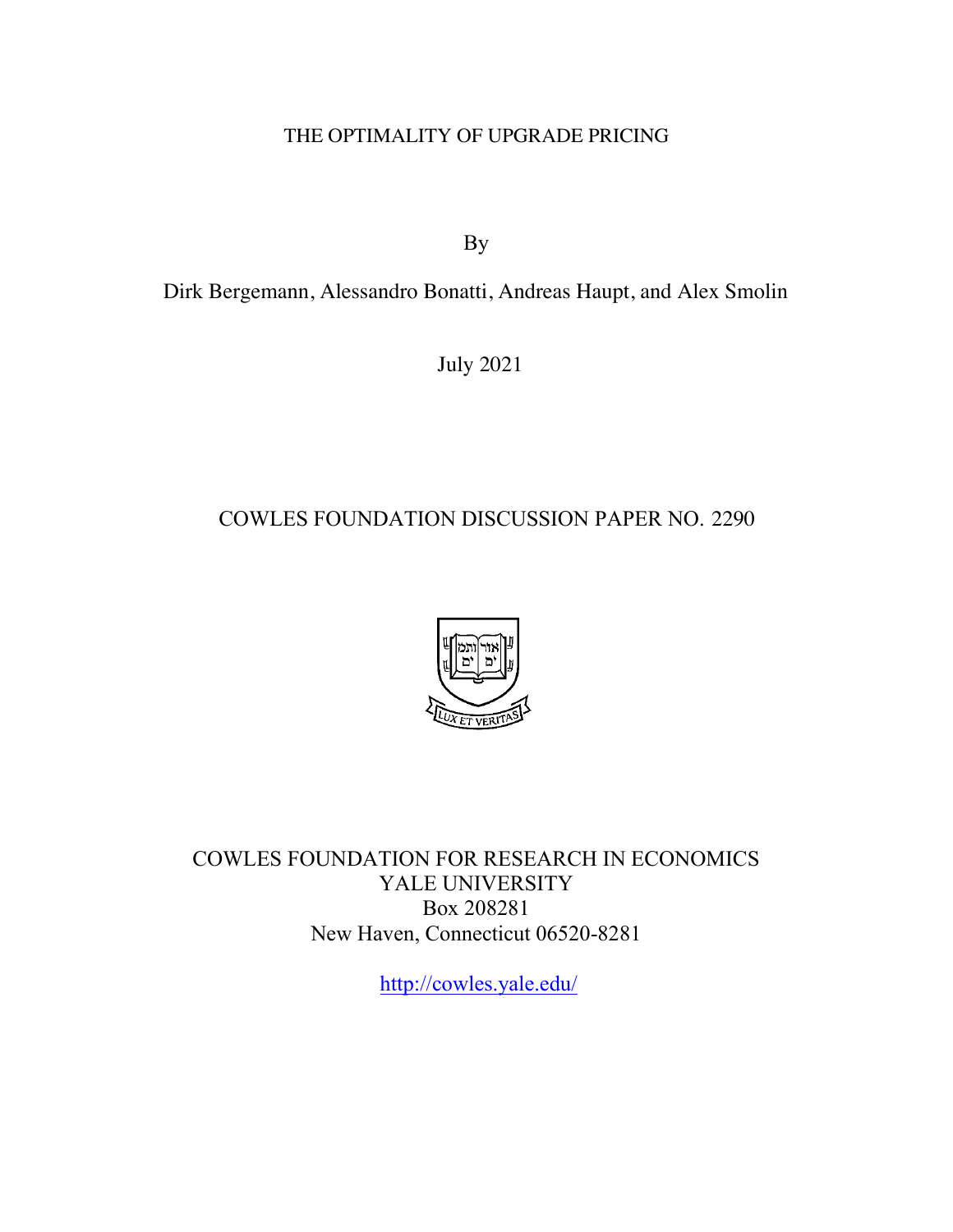# The Optimality of Upgrade Pricing

Dirk Bergemann<sup>∗</sup> Alessandro Bonatti† Andreas Haupt‡ Alex Smolin§

July 12, 2021

#### Abstract

We consider a multiproduct monopoly pricing model. We provide sufficient conditions under which the optimal mechanism can be implemented via upgrade pricing—a menu of product bundles that are nested in the strong set order. Our approach exploits duality methods to identify conditions on the distribution of consumer types under which (a) each product is purchased by the same set of buyers as under separate monopoly pricing (though the transfers can be different), and (b) these sets are nested.

We exhibit two distinct sets of sufficient conditions. The first set of conditions is given by a weak version of monotonicity of types and virtual values, while maintaining a regularity assumption, i.e., that the product-by-product revenue curves are singlepeaked. The second set of conditions establishes the optimality of upgrade pricing for type spaces with monotone marginal rates of substitution (MRS)—the relative preference ratios for any two products are monotone across types. The monotone MRS condition allows us to relax the earlier regularity assumption.

Under both sets of conditions, we fully characterize the product bundles and prices that form the optimal upgrade pricing menu. Finally, we show that, if the consumer's types are monotone, the seller can equivalently post a vector of single-item prices: upgrade pricing and separate pricing are equivalent.

KEYWORDS: Revenue Maximization; mechanism design; strong duality; upgrade pricing.

JEL CLASSIFICATION: D82, D42.

<sup>∗</sup>Department of Economics, Yale University, New Haven, CT 06511, dirk.bergemann@yale.edu. †MIT Sloan School of Management, Cambridge, MA 02142, bonatti@mit.edu.

<sup>‡</sup> Institute for Data, Systems, and Society, MIT, Cambridge, MA 02142, haupt@mit.edu.

<sup>§</sup>Toulouse School of Economics, 31000 Toulouse, France, alexey.v.smolin@gmail.com.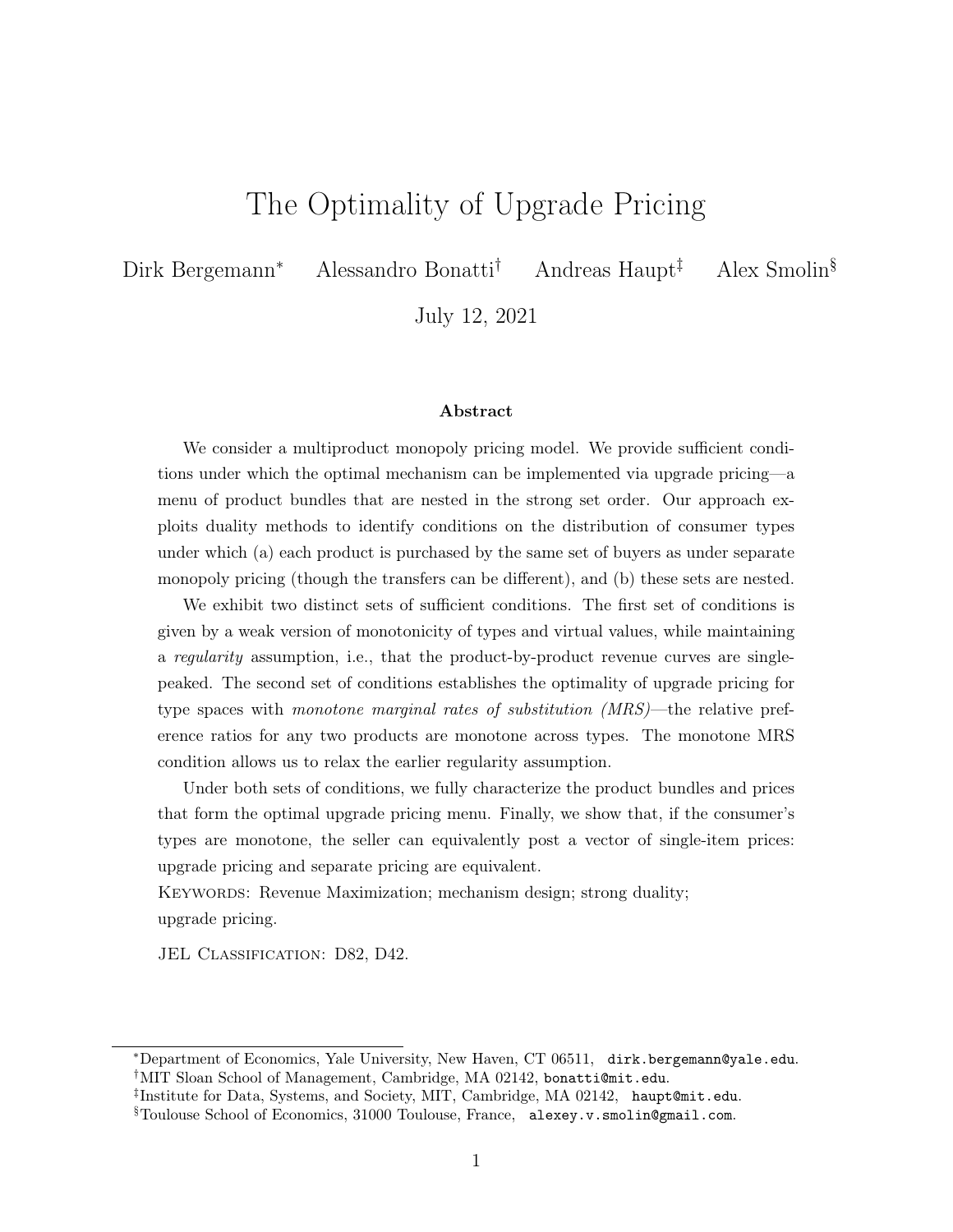# 1 Introduction

### 1.1 Motivation and Results

Pricing multiple goods with market power is a canonical problem in the theory of mechanism design. It is also a challenge of growing importance and complexity for online retailers and service providers, such as Amazon and Netflix. Both in theory and in practice, designing the optimal mixed bundling mechanism, (i.e., pricing every subset of products) becomes exceedingly complex in the presence of a large number of goods.

A natural question is then whether simpler pricing schemes are optimal under suitable demand conditions. A simple, commonly used mechanism consists of *upgrade pricing*, whereby the available options are ranked by set inclusion, i.e., some goods are only available as addons [Ellison](#page-26-0) [\(2005\)](#page-26-0). For example, many online streaming services use a tiered subscription model, whereby users can pay to upgrade to a "premium package"—a subscription with a larger selection of the provider's content relative to the "basic package" [Philips](#page-27-0) [\(2017\)](#page-27-0).

In this paper, we obtain sufficient conditions under which upgrade pricing maximizes the seller's revenue. Our approach consists of first identifying conditions under which the consumer's types can be ordered in terms of their absolute or relative willingness to pay for the seller's goods, and then ranking the goods themselves by the profitability of selling them to larger sets of consumer types. Our sufficient conditions not only establish the optimality of some upgrade pricing menu: they also show that the optimal bundles are deterministic, and they reveal the order in which they are ranked in the menu. That is, we identify all the nested bundles that appear in the seller's menu, and the profit-maximizing price for each one.

Our results consist of two distinct sets of conditions. The first set of conditions (Theorem [1\)](#page-9-0) illustrates the essence upgrade pricing optimality in what we label as "regular" settings. While these conditions are reminiscent of regularity in one dimension, they are in fact weaker than the monotonicity of the buyer's multidimensional types and of the (item by item) Myersonian virtual values. What we require is for the consumer's types to be ranked in such a way that the virtual values for each item are negative over an initial and positive over a final segment. Furthermore, we require any consumer with a positive virtual value for an item to also have a larger value for that item, relative to any type with a negative virtual value. At the optimal prices, the lowest type buying each good is indifferent between buying it and not buying it. Finally, the sets of types buying each item are nested under the weak monotonicity property, which implies the optimal allocation can be implemented via upgrade pricing.

The second set of conditions (Theorem [2\)](#page-12-0) describes our best attempt at extending our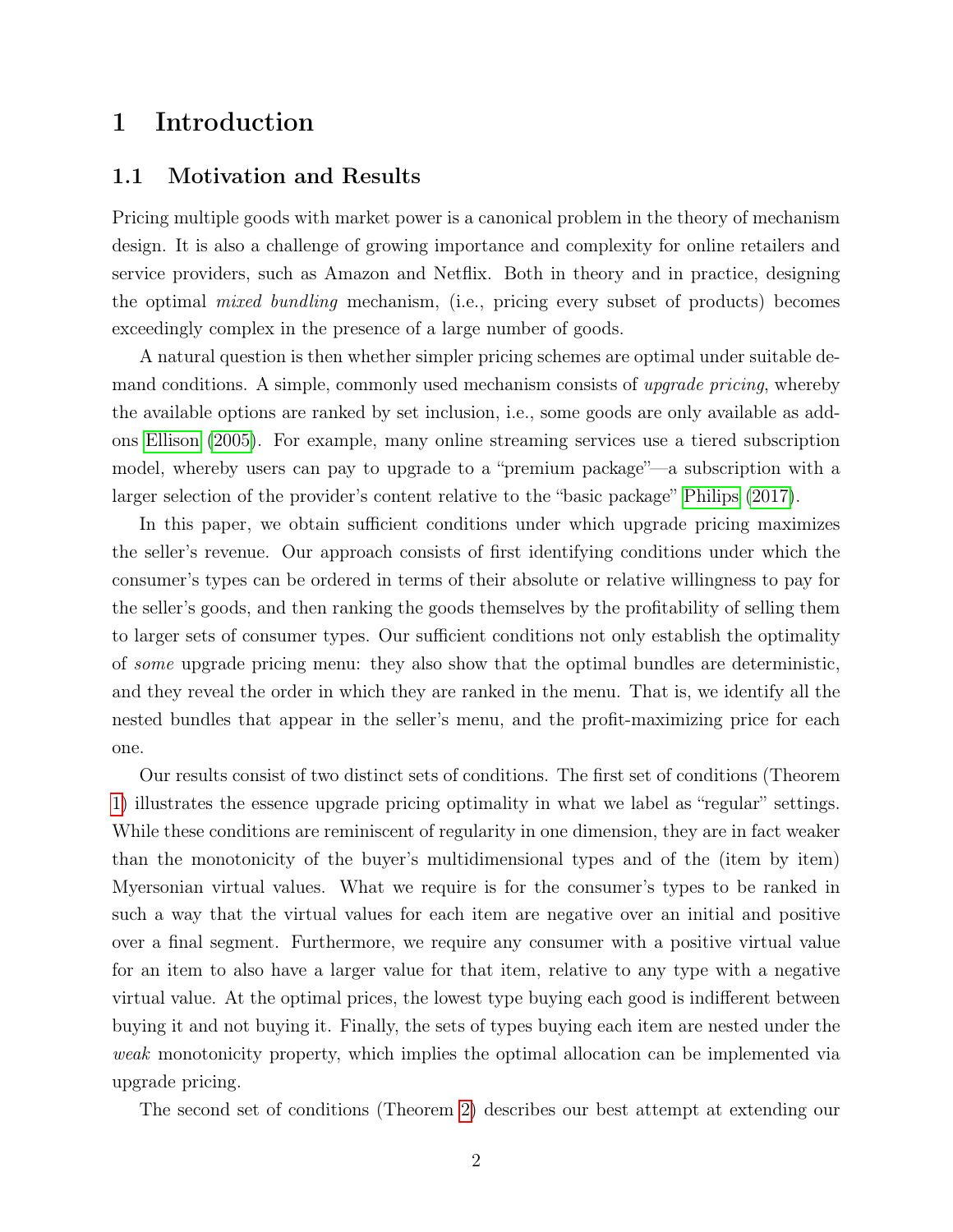approach to non-regular distribution of types. In order to further weaken the regularity requirement, we restrict attention to type spaces for which the relative preference ratios for any two goods are monotone across types. An example of ordered relative preferences is if higher types have a stronger preference for good 2 over good 1. We refer to such a condition as "monotone marginal rates of substitution" (monotone MRS).

The intuition for our two results can be grasped by considering the demand functions for each good separately. Under monotonicity and monotone MRS, the optimal monopoly prices for each of the goods are ranked. In the special case where the Myersonian virtual values for our ordered types

$$
\phi_i^k = \theta_i^k - \frac{1-F_i}{f_i} \left(\theta_{i+1}^k - \theta_i^k\right)
$$

are also monotone for each item  $k$ , the first set of conditions applies.

When virtual values are not monotone, however, they can cross zero more than once. In that case, the result still holds, but the proof requires the right ironing procedure. Our ironing procedure relaxes the standard approach of [Myerson](#page-27-1) [\(1981\)](#page-27-1) and the literature up to [Haghpanah and Hartline](#page-26-1) [\(2020\)](#page-26-1). Specifically, we do not iron with the goal of monotone virtual values, which corresponds to a concave revenue curve. Rather we iron towards single-crossing virtual values which leads to a quasiconcave revenue curve. We then use the structure implied by monotone MRS to derive a dual certificate of optimality.

Under either set of conditions, each good is purchased by the same set of buyers that would buy it if that were the seller's *only* product. We further show (Theorem [3\)](#page-19-0) that, if the consumer's types are (not weakly) monotone, the seller can equivalently post the vector of single-item monopoly prices—i.e., bundling is redundant. For example, in the case of two goods sold separately, monotone type spaces mean that no consumer type will buy good 2 without also buying good 1. More generally, the seller benefits from restricting the set of bundles the consumer can purchase through a proper menu of options with the upgrade property. However, examples also show that implementability through separate pricing is neither necessary nor sufficient for the optimality of upgrade pricing.

### 1.2 Related Literature

First and foremost, our paper contributes to the economics literature on product bundling. The profitability of mixed bundling relative to separate pricing was first examined by [Adams](#page-26-2) [and Yellen](#page-26-2) [\(1976\)](#page-26-2), and further generalized by [McAfee et al.](#page-27-2) [\(1989\)](#page-27-2). More recently, a number of contributions have studied the optimal selling mechanisms in the case of two or three goods, and derived conditions for the optimality of pure bundling (see, for example, [Manelli](#page-27-3)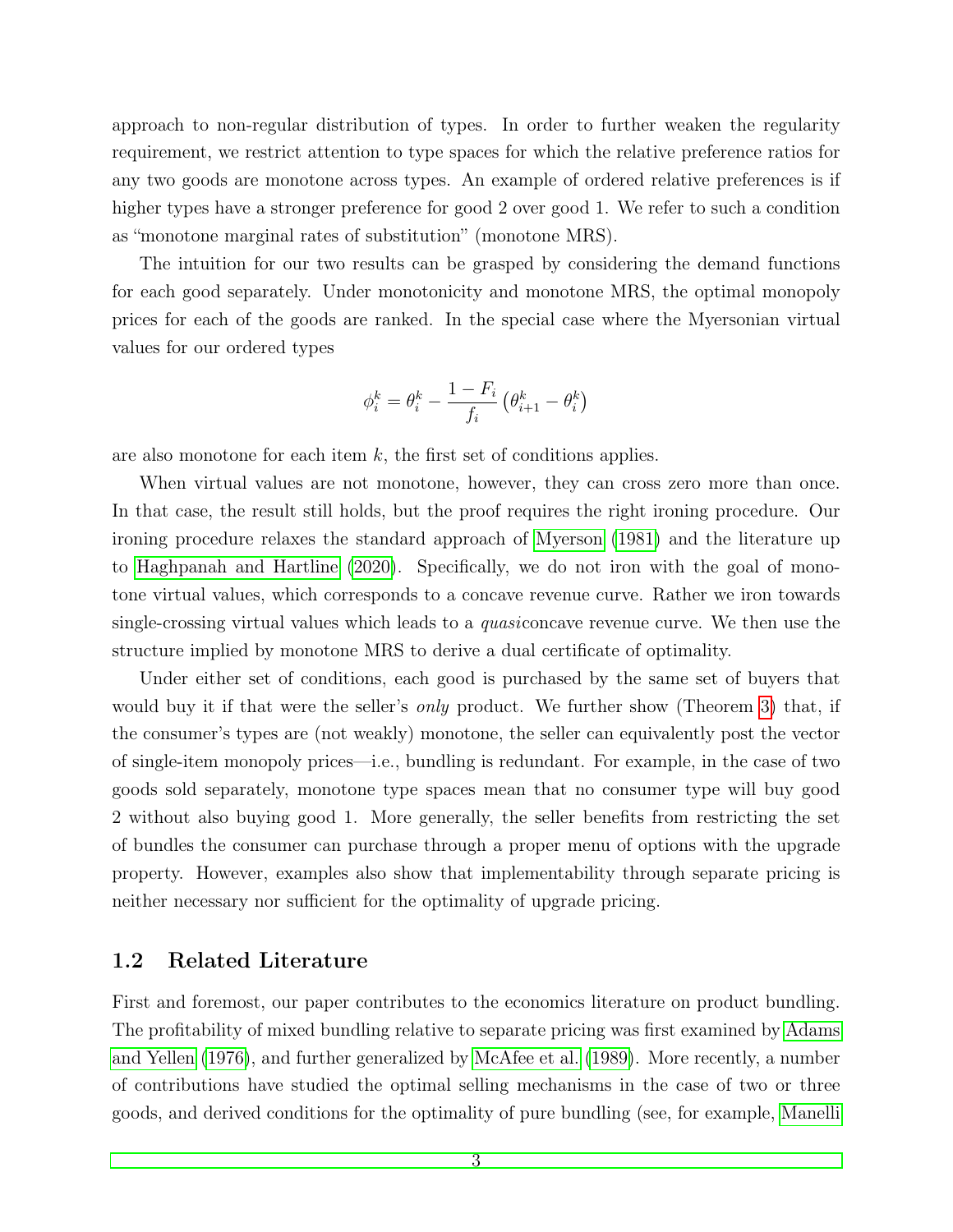[and Vincent](#page-27-3) [\(2006\)](#page-27-3) and [Pavlov](#page-27-4) [\(2011\)](#page-27-4)). [Daskalakis et al.](#page-26-3) [\(2017\)](#page-26-3) use duality methods to characterize the solution of the multiproduct monopolist's problem, and show how the optimal mechanism may involve a continuum of lotteries over items. [Bikhchandani and Mishra](#page-26-4) [\(2020\)](#page-26-4) derive conditions under which the optimal mechanism is deterministic when the buyer's utility is not necessarily additive. Finally, [Ghili](#page-26-5) [\(2021\)](#page-26-5) establishes conditions for the optimality of pure bundling when buyers' values are interdependent. Relative to all these papers, we focus on a specific class of simple mechanisms, which includes pure bundling as a special case.

[Hart and Nisan](#page-26-6) [\(2017\)](#page-26-6) and [Babaioff et al.](#page-26-7) [\(2014\)](#page-26-7) also study the properties of simpler schemes. The former derives a lower bound on the revenue obtained from separate item pricing. The latter obtains an upper bound on the revenue of the optimal mechanism, relative to the better of pure bundling and separate pricing.

Our formulation of the dual problem follows [Cai et al.](#page-26-8) [\(2016\)](#page-26-8), who present a general duality approach to Bayesian mechanism design. [Cai et al.](#page-26-8) [\(2016\)](#page-26-8) formulate virtual valuations in terms of dual variables, state the weak and the strong duality results, and use them to establish lower bounds for relative performance of simple mechanisms. An important contribution by [Haghpanah and Hartline](#page-26-1) [\(2020\)](#page-26-1) exploits the duality machinery to provide sufficient conditions for the exact optimality of a specific, simple mechanism—pure bundling—consisting of offering a maximal bundle at a posted price. Under their sufficient conditions, the dual variables can be recovered from a single-dimensional problem in which the seller is restricted to bundle all items together.

We follow the approach of [Haghpanah and Hartline](#page-26-1) [\(2020\)](#page-26-1) by leveraging the duality approach to provide sufficient conditions for the optimality of a particular class of mechanisms. [Haghpanah and Hartline](#page-26-1) [\(2020\)](#page-26-1) gave a characterization of the optimality of the grand bundle, we provide a characterization for upgrade pricing. As upgrade pricing allows multiple items to be present in the menu, we cannot assign the dual variables in a pre-specified way. Instead, we develop a novel ironing algorithm that generates these variables for any given problem. Under our sufficient conditions, the so-constructed virtual surplus is maximized by an element-wise monotone allocation that can be implemented by upgrade pricing; by complementary slackness, this certifies the optimality of upgrade pricing. Because pure bundling is one instance of upgrade pricing, our conditions differ from those of [Haghpanah](#page-26-1) [and Hartline](#page-26-1) [\(2020\)](#page-26-1).

Our ironing differs from existing ironing approaches using duality and tackles a more general problem. In comparison to [Haghpanah and Hartline](#page-26-1) [\(2020\)](#page-26-1), we prove optimality for mechanisms with menu size surpassing two. [Fiat et al.](#page-26-9) [\(2016\)](#page-26-9) studies a two-parameter model, and uses an ironing approach that leads from the revenue curves to their concave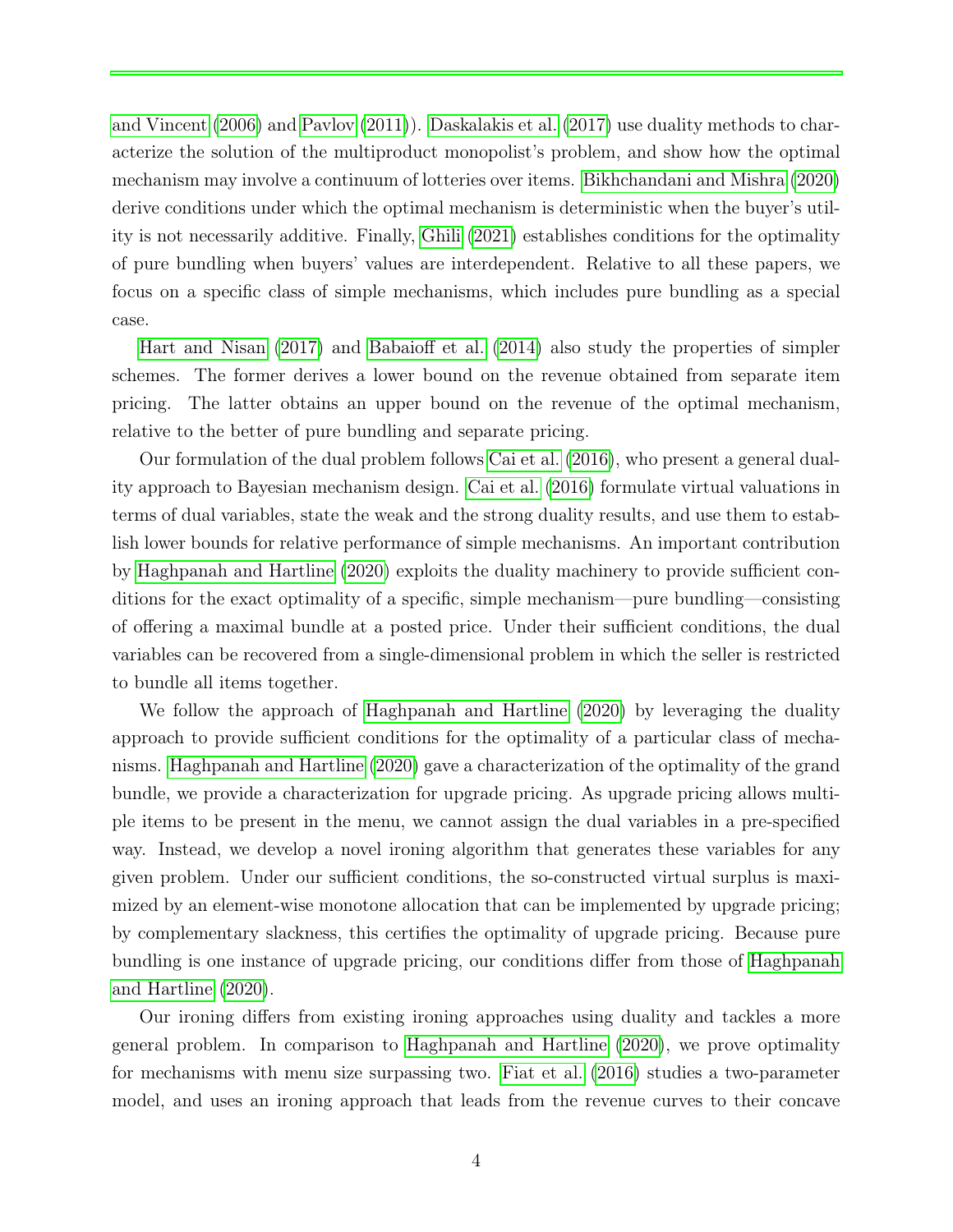closure. [Devanur et al.](#page-26-10) [\(2020\)](#page-26-10) generalizes [Fiat et al.](#page-26-9) [\(2016\)](#page-26-9) to more general orders on the second parameter. Our approach tackles optimality for an arbitrary finite number of items and varies the ironing procedure. On a technical level, our ironing procedure yields quasiconcave ironed revenue curves, whereas the ironed revenue curves in [Haghpanah and Hartline](#page-26-1) [\(2020\)](#page-26-1); [Fiat et al.](#page-26-9) [\(2016\)](#page-26-9); [Devanur et al.](#page-26-10) [\(2020\)](#page-26-10) are concave.

Our results also feed into a literature specifying optimal finite mechanisms for multidimensional types. [\(Daskalakis et al., 2017,](#page-26-3) Section 7) for example characterizes the optimal mechanisms for the two-good monopolist problem if the optimal mechanism has a particular structure. While [Daskalakis et al.](#page-26-3) [\(2017\)](#page-26-3) requires that the region of the type space that is not allocated any item is not adjacent to all regions getting specific constant allocations, upgrade pricing mechanisms consistently break this requirement.

### 1.3 Structure of the Paper

The model is introduced in [section 2.](#page-5-0) The first set of sufficient condition is presented in [sec](#page-7-0)[tion 3.](#page-7-0) In [section 4,](#page-10-0) we present our results for monotone MRS type spaces. In [section 5,](#page-19-1) we discuss the relationship between separate pricing and upgrade pricing. In [section 6,](#page-23-0) we numerically explore the "robust" optimality of upgrade pricing with respect to the distribution of types. We conclude in [section 7.](#page-24-0)

### <span id="page-5-0"></span>2 Model

We consider a standard multiple-good monopoly setting. There is a single seller of  $d \geq 1$ goods and a single buyer. The seller's marginal costs of production are normalized to zero. The buyer's utility function is additive across goods. We refer to the vector of marginal utilities  $\theta_i \in \mathbb{R}^d$  as the buyer's type. Therefore, the utility of buyer type  $\theta_i$  from the consumption vector  $q \in [0,1]^d$  is given by

$$
U(\theta_i, q) = \sum_{k=1}^d \theta_i^k q^k.
$$

We also write as a shorthand  $\langle \theta_i, q \rangle := \sum_{k=1}^d \theta_i^k q^k$ . As a convention, we denote types by subscripts and refer to items by superscripts. The buyer's utility is quasi-linear in transfers and his outside option is also normalized to zero.

The buyer knows her type. From the seller's perspective, the buyer's type is distributed over a finite set  $\Theta \subseteq \mathbb{R}^d_+$ , with  $|\Theta| = n$ , according to distribution  $f \in \Delta(\Theta)$ . For any positive integer n, we adopt the convention that  $[n] := \{1, 2, \ldots, n\}$ , and we index types by  $i \in I = [n]$ . We denote  $f_i := f(\theta_i)$  and denote the cumulative distribution sequence by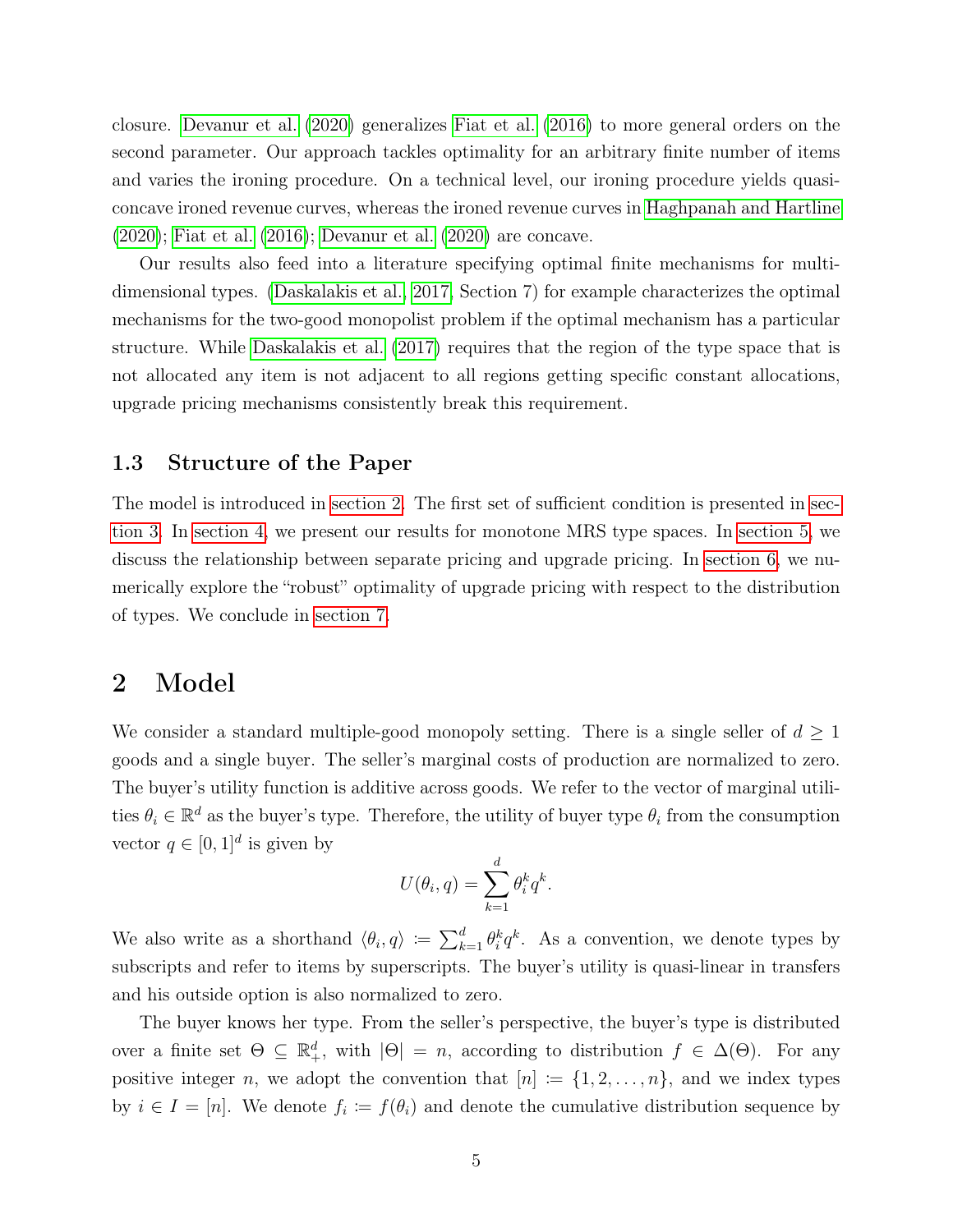$F_i = \sum_{j=1}^i f_j, i \in [n].$ 

The seller aims to maximize revenue. By the revelation principle, we can focus on direct mechanisms  $(q,t) = (q_i, t_i)_{i \in \{0\} \cup [n]}$  interpreted as menus with  $n+1$  items so that item i delivers consumption vector  $q_i$  at price  $t_i$  and item  $(q_0, t_0) := (0, 0)$  captures an outside option. In a direct mechanism, each type  $\theta_i$  prefers item i to all other items.

We call a menu upgrade pricing if  $\{q_0, q_1, \ldots, q_n\}$  can be ordered in the component-wise partial order on  $\mathbb{R}^d$ . Our main goal is to provide conditions under which upgrade pricing maximizes the seller's revenue among all direct mechanisms.

We will make prominent use of (partial) Lagrangian duality-based certificate of optimality, as used by [Cai et al.](#page-26-8) [\(2016\)](#page-26-8), which we state and prove to fix notation. In what follows, we will associate with  $\lambda_{ji}$  the Lagrange multiplier of the incentive compatibility constraint of type  $\theta_j$  deviating to type  $\theta_i, j \in [n], i \in \{0\} \cup [n]$ :

$$
\langle q_j, \theta_j \rangle - t_j \ge \langle q_i, \theta_j \rangle - t_i.
$$

We note that the incentive constraints corresponding to  $\lambda_{j0}$ ,  $j \in [n]$  are type j's individual rationality constraints. As a main tool in our analysis, we define the multi-dimensional *virtual values* associated with Lagrange multipliers  $\lambda \in \mathbb{R}^n \times \mathbb{R}^{n+1}$  as

<span id="page-6-2"></span>
$$
\phi_i^{\lambda} := \theta_i - \frac{1}{f_i} \sum_{j=1}^n \lambda_{ji} (\theta_j - \theta_i).
$$
 (1)

<span id="page-6-0"></span>**Lemma 1.** A mechanism  $(q_i, t_i)_{i \in \{0\} \cup [n]}$  maximizes revenue if and only if there are multipliers  $\lambda_{ji}, j \in [n], i \in \{0\} \cup [n]$  such that

- 1.  $\lambda_{ji} \geq 0$  (Non-Negativity)
- <span id="page-6-3"></span>2.  $(q_i)_{i \in [n]}$  optimizes  $\max_{(q_i)_{i \in [n]} \in [0,1]^n} \sum_{i=1}^n f_i \langle q_i \cdot \phi_i^{\lambda} \rangle$  (Virtual Welfare Maximization)
- <span id="page-6-1"></span>3.  $f_i = \sum_{j=0}^n \lambda_{ij} - \sum_{j=1}^n \lambda_{ji}$  for all  $i \in [n]$  (Feasibility of Flow)

<span id="page-6-5"></span>4. 
$$
\lambda_{ji}(\langle q_j, \theta_j \rangle - t_j - \langle q_i, \theta_j \rangle - t_i) = 0
$$
 for all  $j \in [n], i \in \{0\} \cup [n]$  (Complementary Slackness)

<span id="page-6-4"></span>5. There are transfers t such that  $(q, t)$  is implementable (Implementability)

*Proof of [Lemma 1.](#page-6-0)* The Karush-Kuhn-Tucker conditions, respectively Slater's condition for affine inequality constraints (see [\(Boyd and Vandenberghe, 2004,](#page-26-11) p. 227)), allow us to write revenue maximization subject to the incentive compatibility and individual rationality constraints as an unconstrained optimization problem for  $(q_i, t_i)_{i \in [n]}$  subject to complementary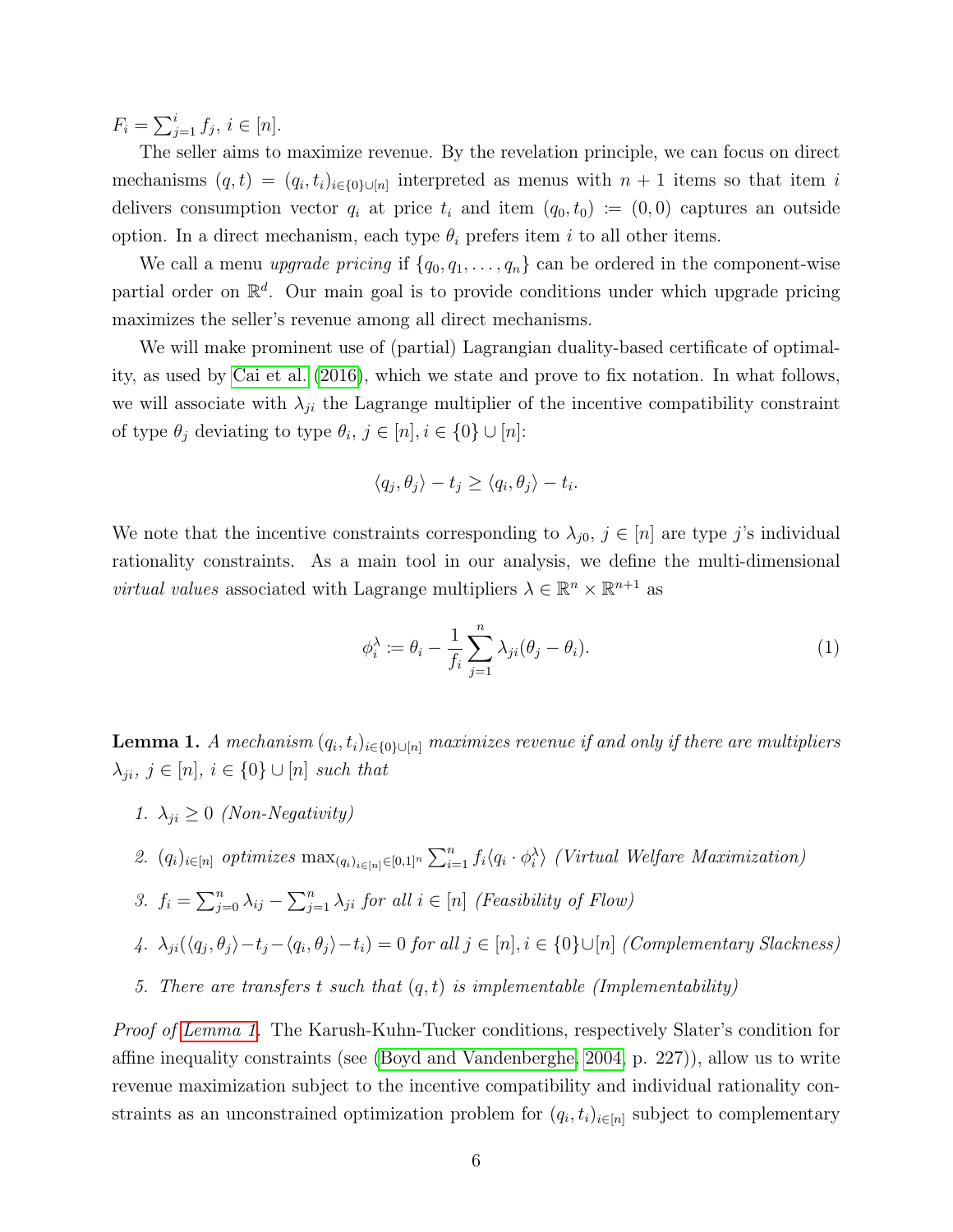slackness and non-negativity of dual variables. The Lagrangian reads:

$$
\mathcal{L} = \sum_{i=1}^{n} f_i t_i + \sum_{j=1}^{n} \sum_{i=0}^{n} \lambda_{ji} (\langle q_j, \theta_j \rangle - t_j - \langle q_i, \theta_j \rangle - t_i)
$$
  
\n
$$
= \sum_{i=1}^{n} t_i \left( f_i - \sum_{j=0}^{n} \lambda_{ij} + \sum_{j=1}^{n} \lambda_{ji} \right) + \sum_{j=1}^{n} \sum_{i=0}^{n} \lambda_{ji} \langle q_j, \theta_j \rangle - \sum_{j=1}^{n} \sum_{i=0}^{n} \lambda_{ji} \langle q_i, \theta_j \rangle
$$
  
\n
$$
= \sum_{j=1}^{n} \sum_{i=0}^{n} \lambda_{ji} \langle q_j, \theta_j \rangle - \sum_{j=1}^{n} \sum_{i=0}^{n} \lambda_{ji} \langle q_i, \theta_j \rangle
$$
  
\n
$$
= \sum_{j=1}^{n} \left( \left( \sum_{i=1}^{n} \lambda_{ij} - \sum_{i=0}^{n} \lambda_{ji} \right) \langle q_j, \theta_j \rangle - \sum_{i=0}^{n} \lambda_{ji} (\langle q_i, \theta_j \rangle - \langle q_j, \theta_j \rangle) \right)
$$
  
\n
$$
= \sum_{j=1}^{n} \left( f_j \langle q_j, \theta_j \rangle - \sum_{i=0}^{n} \lambda_{ji} (\langle q_i, \theta_j \rangle - \langle q_j, \theta_j \rangle) \right)
$$
  
\n
$$
= \sum_{j=1}^{n} f_j \langle q_j, \phi_j \rangle.
$$

Clearly, it is necessary for an optimal mechanism to be implementable. To conclude the proof, we need to show that virtual welfare maximization and feasibility of flow is equivalent to maximizing the Lagrangian. Assume virtual welfare maximization and feasibility of flow. Then the above equalities show that the Lagrangian is maximized and certify the optimality of the mechanism  $(q_i, t_i)_{i \in [n]}$ . Assume on the other hand that the Lagrangian is maximized by  $(q_i, t_i)_{i \in [n]}$ . If feasibility of flow would not hold, then choosing  $t_i$  arbitrarily large or small would lead to a higher value for the Lagrangian, a contradiction. Given that this is zero, the Lagrangian equals virtual welfare, and virtual welfare maximization follows from optimality.  $\Box$ 

We will call  $\lambda_{ji}$  the *flow* from type j to type i, as condition [3](#page-6-1) resembles flow conservation constraints known from maximum flows and minimum cost flows in discrete mathematics [Korte and Vygen](#page-26-12) [\(2011\)](#page-26-12).

### <span id="page-7-0"></span>3 Optimal Mechanisms for Regular Distributions

Our first set of sufficient conditions for upgrade pricing optimality consists of a weak monotonicity condition and a regularity condition.

Let  $I \subseteq \mathbb{R}$  be an index set. We refer to a type distribution F as weakly monotone with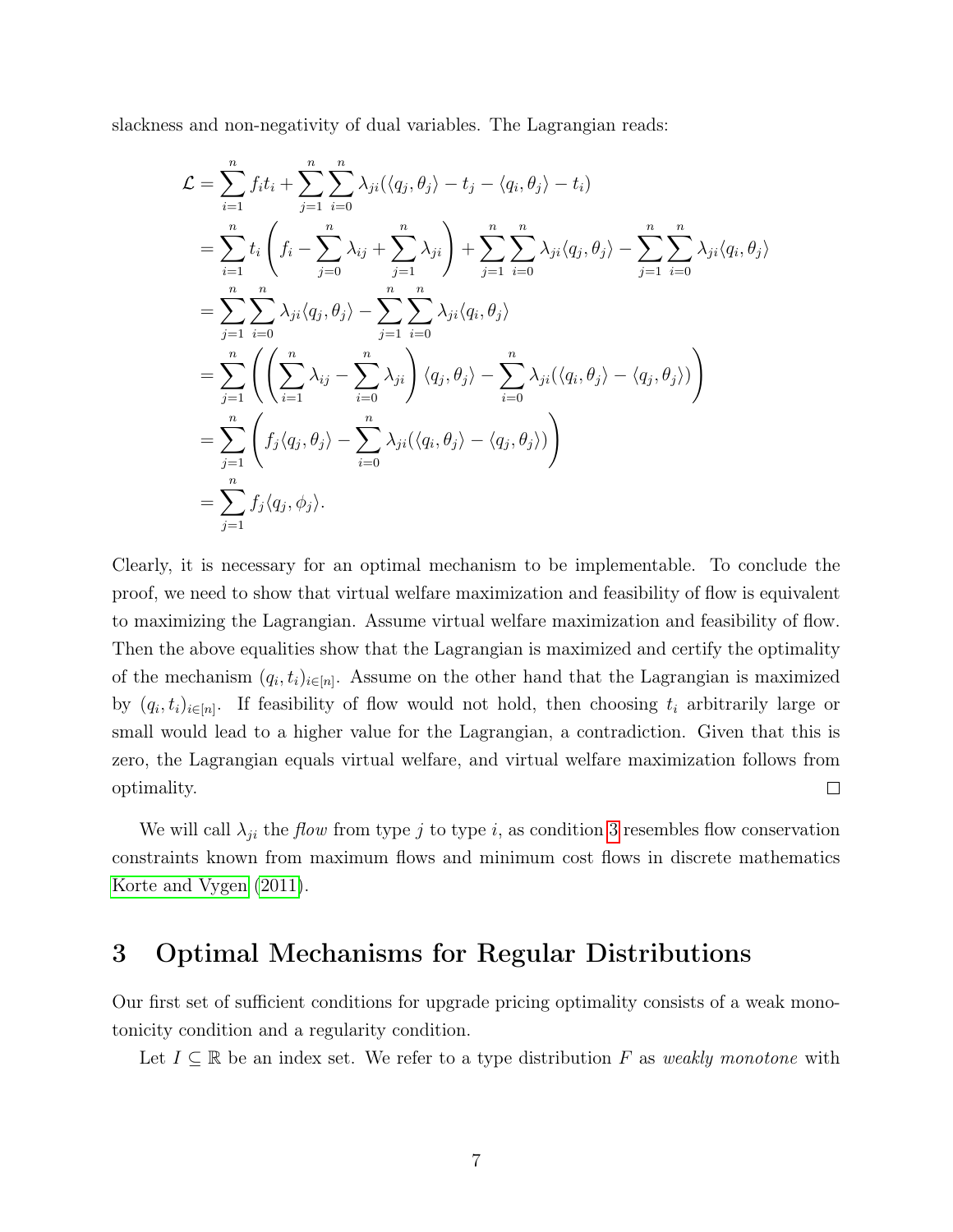respect to cutoffs  $i^1, i^2, \ldots, i^d \in [n]$  if for any  $i, j \in [n]$  and  $k \in \{1, 2, \ldots, d\}$ ,

$$
i \le i^k \le j \implies \theta_i^k \le \theta_j^k.
$$

Similarly, a type distribution F is regular with respect to cutoffs  $i^1, i^2, \ldots, i^d \in [n]$  if for any  $i, j \in [n]$  and  $k \in \{1, 2, ..., d\}$ ,

$$
i \leq i^k \leq j \implies \phi_i^k \geq 0 \geq \phi_j^k,
$$

where  $\phi_i$  denotes the *initial d-dimensional virtual values* 

$$
\phi_i := \theta_i - \frac{1 - F_{i-1}}{f_i} (\theta_{i+1} - \theta_i).
$$
\n(2)

Initial d-dimensional virtual values can be seen as multi-dimensional versions of [Myerson](#page-27-1) [\(1981\)](#page-27-1).

Our regularity condition can be equivalently stated in terms of the pseudo-revenues

<span id="page-8-0"></span>
$$
R_i^k := (1 - F_i)\theta_i^k. \tag{3}
$$

We call [\(3\)](#page-8-0) pseudo-revenue because, without an assumption that the values for all items  $k$ are monotone, the pseudo-revenue does not correspond to the revenue from sales of item k at a posted price of  $\theta_i^k$ . In particular, because we have

$$
\phi_i^k = \frac{R_i^k - R_{i+1}^k}{f_i},
$$

regularity with respect to cutoffs  $i^k$  is equivalent to requiring that  $R_i^k$  is single-peaked with peak  $i^k$ .

Finally, we say that a type distribution  $F$  is *compatibly* weakly monotone and regular if it is both weakly monotone and regular with respect to the same cutoffs. Figure [1](#page-9-1) illustrates such a type distribution, and the associated pseudo-revenues.<sup>[1](#page-8-1)</sup>

<span id="page-8-1"></span><sup>&</sup>lt;sup>1</sup>In this example, the type space is  $\Theta = \{ (9/128, 27/64), (1/4, 3/2), (1/2, 2), (1, 1) \}$  and the type distribution is  $f = (7/16, 3/16, 1/8, 1/4)$ . The optimal mechanism sells good 2 at a price of 1 and good 1 as an upgrade, also at a price of 1. All types except  $\theta_1$  buy good 2, and only type  $\theta_4$  buys good 1.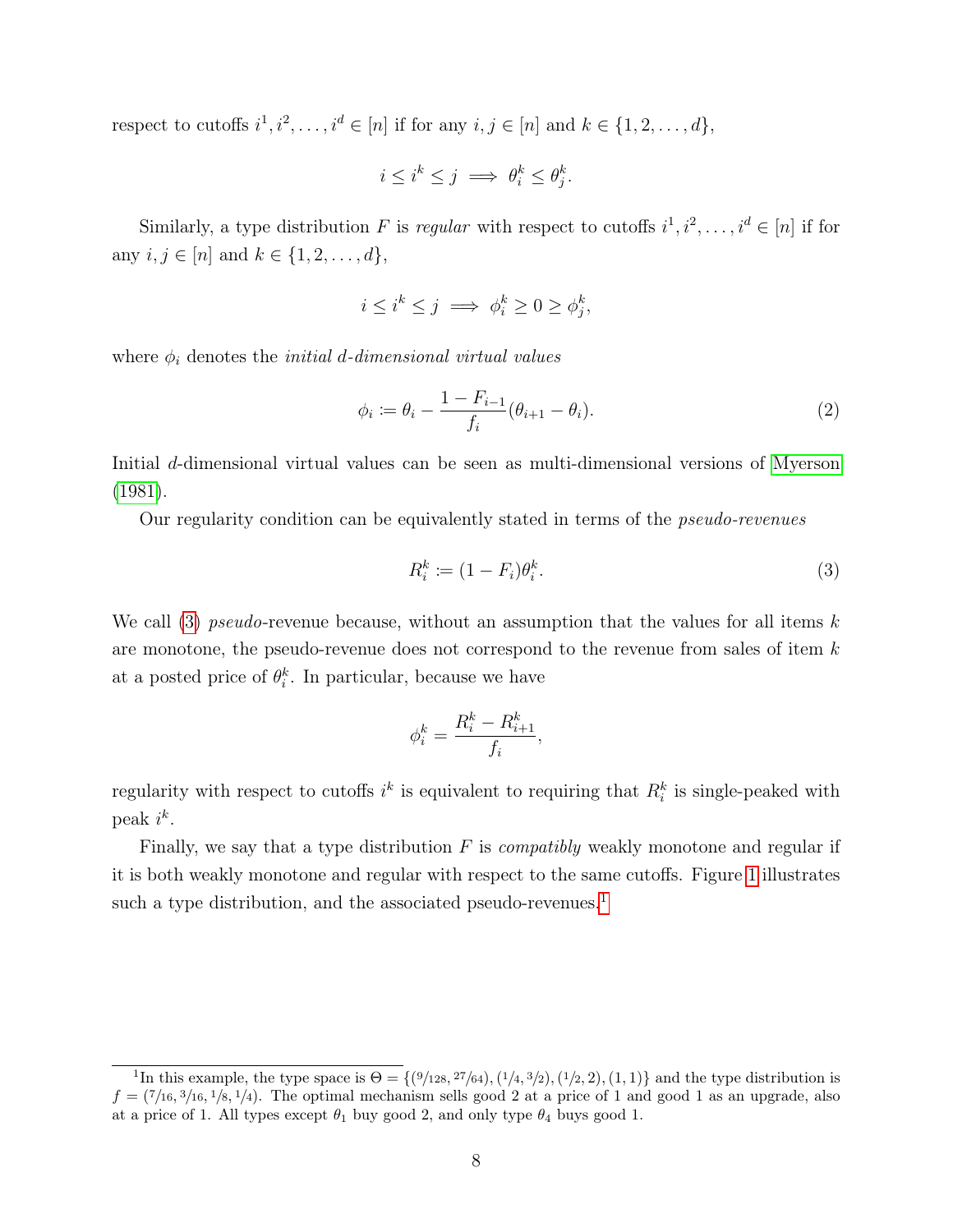<span id="page-9-0"></span>**Theorem 1.** If the type distribution  $F$  is compatibly weakly monotone and regular, then upgrade pricing is optimal. In particular, the following mechanism is optimal:

$$
q_i^k := \begin{cases} 1 & R_i^k \ge R_{i+1}^k \\ 0 & else. \end{cases}, \quad i \in [n], k \in [d]. \tag{4}
$$

<span id="page-9-1"></span>

Figure 1: Left: Dimension-wise types. Center: Virtual values. Right: Pseudo-revenues.

Proof of [Theorem 1.](#page-9-0) It is direct from the definition [\(1\)](#page-6-2) that the dual variables

<span id="page-9-2"></span>
$$
\hat{\lambda}_{ij} = \begin{cases}\n1 - F_{i-1} & \text{if } j = i+1 \\
0 & \text{else,} \n\end{cases}
$$
\n(5)

induce the initial virtual values,  $\phi_i = \phi_i^{\hat{\lambda}}$ .

We check the properties of [Lemma 1.](#page-6-0) As we allocate items if and only if the virtual value is non-negative, condition [2](#page-6-3) is satisfied. For condition [3,](#page-6-1) observe that

$$
\sum_{j=1}^{n} \hat{\lambda}_{ij} - \sum_{j=0}^{n} \hat{\lambda}_{ji} = 1 - F_{i-1} - (1 - F_i) = f_i.
$$

The mechanism is implementable in dominant strategies, condition [5,](#page-6-4) by assumption of compatible weak monotonicity and regularity. Finally, we need to check that complementary slackness, condition [4,](#page-6-5) holds. Observe that it is sufficient to see that all local downwards incentive compatibility constraints bind. As  $\hat{\lambda}_{ij} > 0 \implies j = i - 1$ , to show complementary slackness, we only need to check that incentive constraints bind for any consecutive types. Such types either get the same allocation and payment in which case complementary slackness is trivially satisfied; or, they are assigned a transfer making them indifferent with the next lower type, for otherwise the transfer could be raised, strictly increasing revenue, which would be a contradiction to revenue maximization.  $\Box$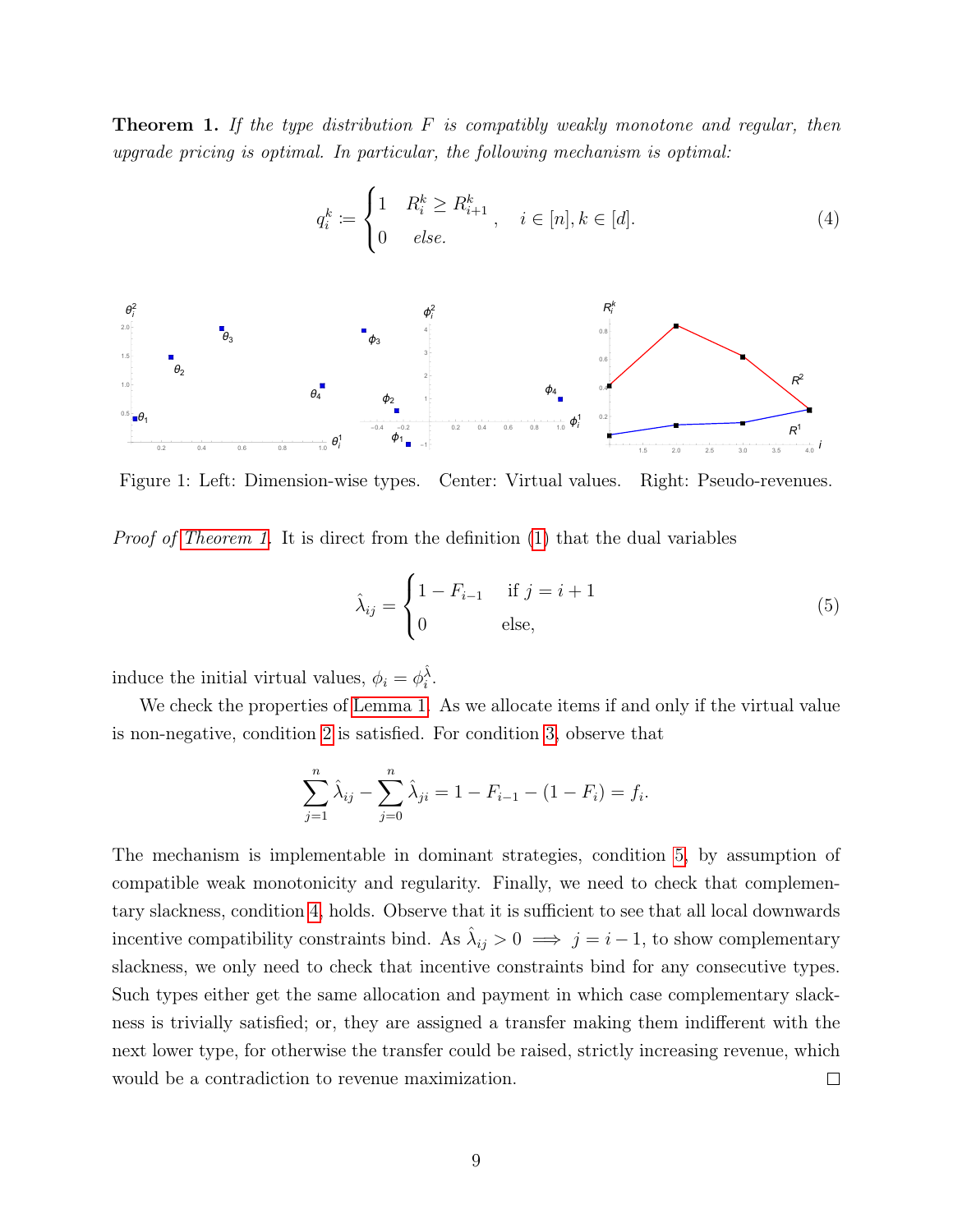<span id="page-10-1"></span>

Figure 2: Blue: a base function. Red: a concave closure. Black: a quasi-concave closure.

Our assumptions of regularity and weak monotonicity relax the monotonicity of types and Myersonian virtual values by allowing for permutations above and below the monopoly price. These assumptions nonetheless require that the set of types that buy each object remains an upper selection, and conversely the set of types that do not buy remains a lower selection. The intuition for why this works is similar to the idea that the monopoly price does not depend on the valuations of inframarginal types, just as long as they remain, in fact, inframarginal.

Our next set of conditions imposes similar requirements, strengthened appropriately to allow for ironing of non-regular type distributions.

# <span id="page-10-0"></span>4 Optimal Mechanisms for Non-Regular Distributions

We now establish optimality of an upgrade pricing mechanism in settings without regularity. We say that a type space  $\Theta$  has monotone marginal rates of substitution if

$$
i \leq j
$$
 and  $k \leq l \implies \frac{\theta_i^k}{\theta_i^l} \leq \frac{\theta_j^k}{\theta_j^l}.$ 

for any  $i, j \in [n], l, k \in [d]$ .

Recall that pseudo-revenue is given by

$$
R_i^k = (1 - F_i)\theta_i^k.
$$

We call a scalar sequence  $(R_i)_{i\in[n]}$ , quasi-concave if there is a cutoff  $i' \in [n]$  such that  $i' \leq i \leq j$  or  $j \leq i \leq i'$  implies  $R_i \geq R_j$ . We call the point-wise smallest quasi-concave sequence that is point-wise larger than  $(R_i)_{i \in [n]}$  its *quasi-concave closure* and denote it by  $(R_i)_{i\in[n]}$ . See [Figure 2](#page-10-1) for an example of a quasi-concave closure. We will make regular use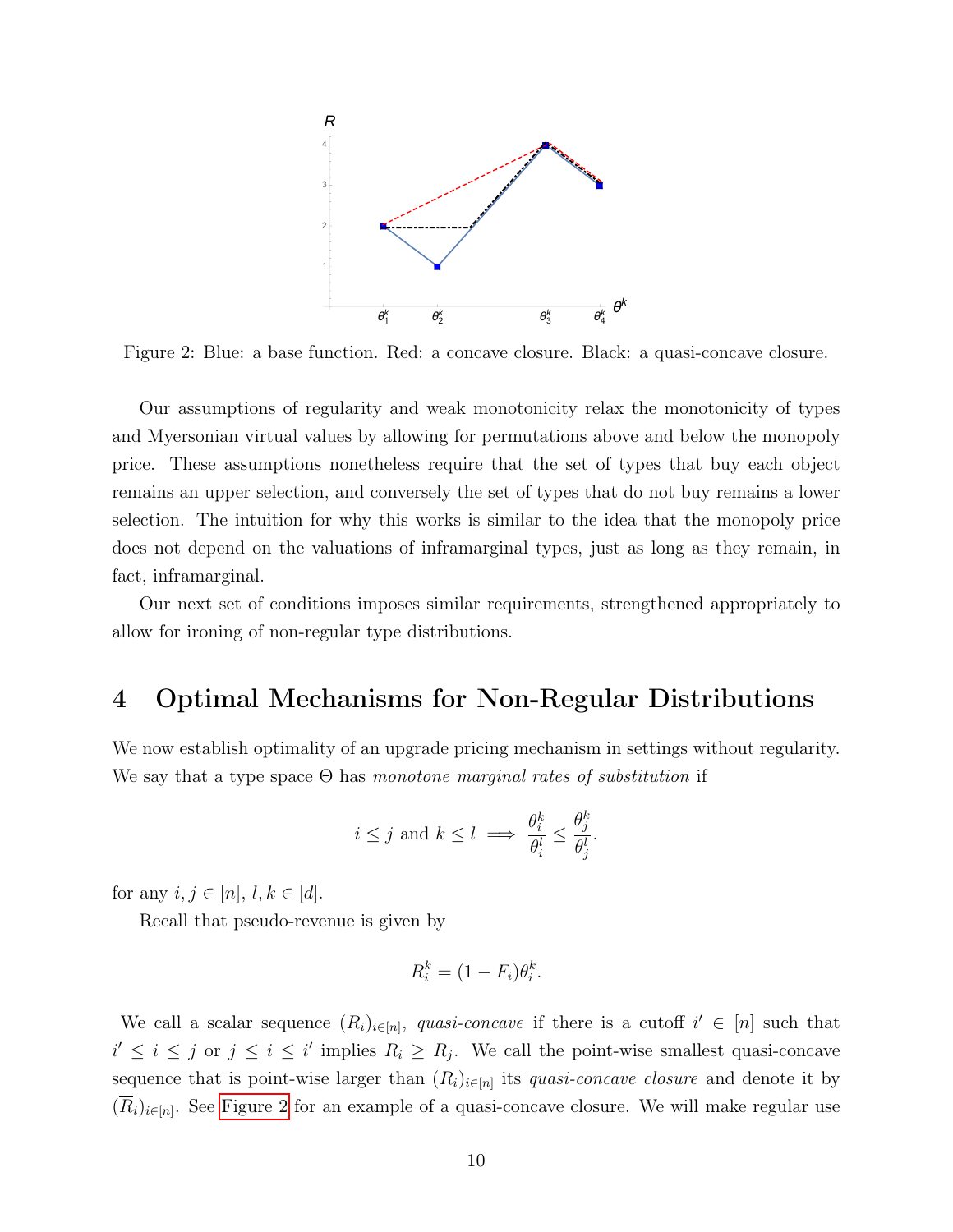of the sequence  $(\overline{R^k}_i)_{i \in [n]}$ , the quasi-concave closure of the values for item  $k$ ,  $(R_i^k)_{i \in [n]}$ .

We relax the regularity assumption on pseudo-revenues  $R_i^k$ . Instead of assuming regularity, i.e.  $R_i^k$  to be single-peaked with peak  $i^k$ , we assume three properties that are in combination weaker than regularity. We call a type distribution  $F$  mostly regular if for some  $i^k \in \arg \max_{i \in [n]} R_i^k$  and any i such that  $i^k < i \leq i^{k+1}$ 

- 1. If  $R_i^l \neq \overline{R_i^l}$ , then either  $R_{i-1}^l \neq \overline{R_i^l}$  or  $R_{i-1}^{l'} = \overline{R_i^l}$  for  $l' \in \{k-1, k+1\}$  (no overlap)
- 2.  $R_{ik}^l = \overline{R}_{ik}^l$  for  $l \in \{k-1, k+1\}$  (no ironing on maxima)
- 3. If  $i^k \leq i < j \leq i^{k+1} \in [n]$  and  $\overline{R^k}_r \neq R^k_r$  for any  $i \leq r \leq j$ , then  $\theta_i^{k+1} \leq \theta_r^{k+1}$  (not too shuffled)

We can think of intervals of types  $i \in [n]$  such that  $R_i^l \neq \overline{R_i^l}$  as *ironing candidate intervals* for item k. With this language, the first property states that candidate ironing intervals of non-regularity for two consecutive goods (in the marginal rates of substitution order) are either disjoint or one contains the other. The second property states that a maximum of the pseudo-revenue, which is the first type in the MRS order to buy item  $k$ , is not part of a candidate ironing interval of a consecutive item. The third property is a weaker monotonicity property. "Not too shuffled" requires that values for types in a candidate ironing interval are monotone for at least one adjacent item.

Finally, we call a distribution *compatibly* weakly monotone and mostly regular if it is weakly monotone and mostly regular with respect to the same cutoffs. Figure [3](#page-11-0) shows an instance of such a distribution over a monotone MRS type space.<sup>[2](#page-11-1)</sup>

<span id="page-11-0"></span>

Figure 3: Left: Dimension-wise types. Right: Pseudo-revenues.

Conversely, Figure [4](#page-12-1) shows an instance of a distribution over a monotone MRS type space that is not Mostly Regular. In particular, this example fails the first condition, because it involves overlapping ironing intervals.

<span id="page-11-1"></span><sup>&</sup>lt;sup>2</sup>In Figure [3,](#page-11-0) the type space is given by  $\Theta = \{(57/64, 1), (1, 5/4), (2, 3), (9/4, 5)\}$  and the type distribution is given by  $f = (3/8, 1/4, 1/8, 1/4)$ . The optimal mechanism sells good 1 at a price of  $57/64$ , and good 2 as an upgrade at a price of 5. All types buy good 2, and only type  $\theta_4$  buys good 1.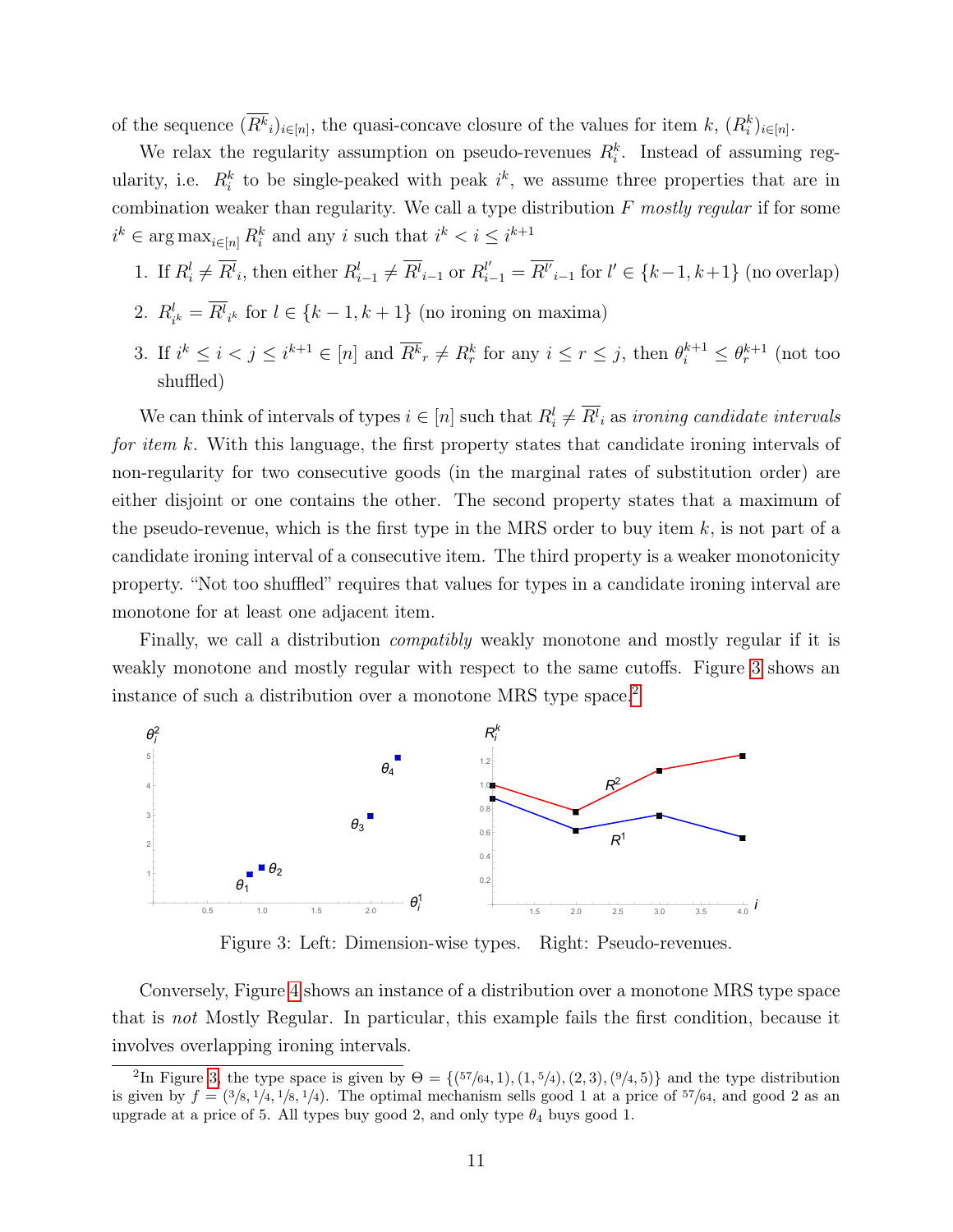<span id="page-12-1"></span>

Figure 4: Left: Dimension-wise types. Right: Pseudo-revenues.

<span id="page-12-0"></span>**Theorem 2.** Let  $\Theta$  have monotone marginal rates of substitution. If the type distribution F is compatibly weakly monotone and mostly regular, then upgrade pricing is optimal. In particular, the following mechanism is optimal:

<span id="page-12-2"></span>
$$
q_i^k \coloneqq \begin{cases} 1 & \overline{R^k}_i \ge \overline{R^k}_{i+1} \\ 0 & else. \end{cases}, \quad i \in [n], k \in [d]. \tag{6}
$$

Note that the allocation [\(6\)](#page-12-2) is implementable through upgrade pricing because  $(R^k_i)_{i \in [n]}$ is quasi-concave for any  $k$  with respect to the same order. Also note that, because for each  $k \in [d]$ , max  $R_i^k = \max \overline{R_i^k}$ , this is the allocation that arises from separate monopoly pricing.<sup>[3](#page-12-3)</sup>

In [Theorem 2,](#page-12-0) the condition of monotone marginal rates of substitution serves to link virtual valuations of different items, as our proof will show. Conversely, the weak monotonicity condition ensures the implementability of the allocation in [\(6\)](#page-12-2), i.e., the existence of a price vector  $(t_i)_{i\in[n]}$  such that the mechanism  $(q^*, t)$  is incentive compatible and individually rational.

To prove [Theorem 2,](#page-12-0) we construct a flow  $\lambda$  that induces (for some items) a revenue sequence equal to  $R^k$ . In particular, we construct an Ironing Algorithm that, if well-defined [\(Lemma 6\)](#page-16-0), produces a flow  $\lambda$  that is both non-negative and feasible [\(Lemma 4\)](#page-15-0). The rest of the proof mainly consists of showing that the output of the Ironing Algorithm satisfies virtual welfare maximization [\(Lemma 3](#page-13-0) and [Lemma 7\)](#page-17-0), as well as complementary slackness [\(Lemma 7\)](#page-17-0).

The next lemma is a main structural tool to link different items. For  $k \in [d], i \in [n]$  and

<span id="page-12-3"></span> ${}^{3}$ In [section 5,](#page-19-1) we further explore the relationship between upgrade pricing and separate pricing, by showing conditions under which the allocation [\(6\)](#page-12-2) can be implemented by a vector of single-item prices.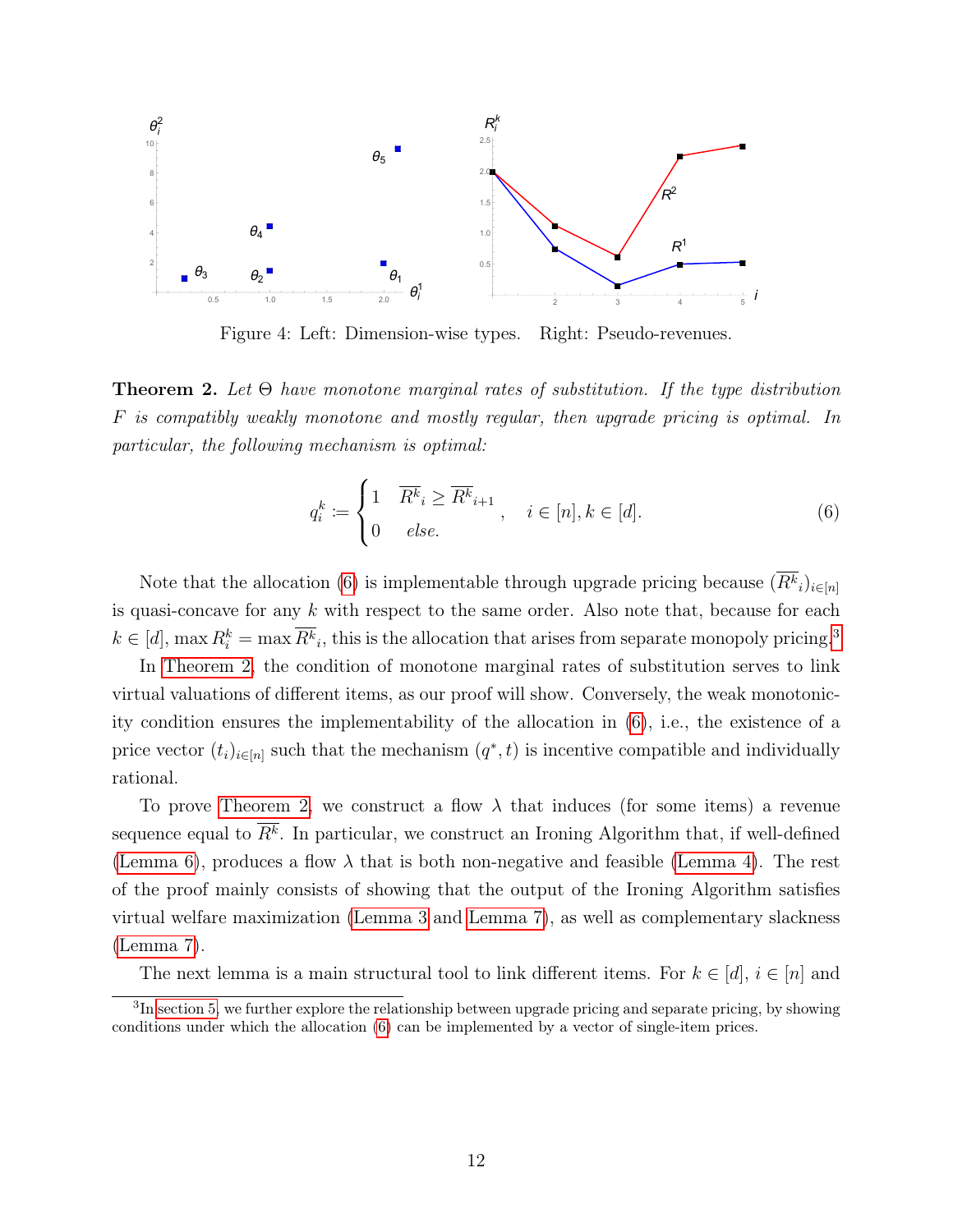a flow  $\lambda$ , denote the normalized virtual value by

$$
\nu^{\lambda,k}_i\coloneqq\frac{\phi_i^{k,\lambda}}{\theta_i^k}.
$$

The property that we will use repeatedly is that  $\nu_i^{k,\lambda}$  has the same sign as  $\phi_i^{\lambda,k}$  $\lambda, \kappa$ . We call a flow downward if  $\lambda_{ji} \geq 0$  for  $i, j \in [n]$  implies that  $j > i$ .

<span id="page-13-3"></span>**Lemma 2.** Let  $\Theta$  have monotone MRS. For any non-negative downward flow  $\lambda$ ,  $\nu_i^{\lambda,k} \leq \nu_i^{\lambda,k}$ i for any  $1 \leq k \leq l \leq d$  and  $i \in [n]$ .

Proof. It follows from definitions and monotone marginal rates of substitution that

$$
\frac{\phi_i^{\lambda,k}}{\theta_i^k} = \frac{\theta_i^k - \sum_{j=1}^n \lambda_{ji} (\theta_j^k - \theta_i^k)}{\theta_i^k} = 1 + \sum_{j=i}^n \lambda_{ji} - \sum_{j=i}^n \lambda_{ji} \frac{\theta_j^k}{\theta_i^k}
$$
  

$$
\leq 1 + \sum_{j=i}^n \lambda_{ji} - \sum_{j=i}^n \lambda_{ji} \frac{\theta_j^l}{\theta_i^l} = \frac{\theta_i^l - \sum_{j=1}^n \lambda_{ji} (\theta_j^l - \theta_i^l)}{\theta_i^l} = \frac{\phi_i^{\lambda,l}}{\theta_i^l}.
$$

The next Lemma shows that virtual welfare maximization reduces to virtual welfare maximization for the marginally bought and marginally not bought items.

<span id="page-13-0"></span>**Lemma 3.** Assume that  $\Theta$  has monotone MRS and there exists a non-negative downward  $flow \lambda$  such that

$$
\phi_i^{\lambda,k} \ge 0 \qquad \qquad \phi_i^{\lambda,k+1} \le 0, \quad \text{for any } i \in [i^k, i^{k+1}].
$$

Then, the allocation in [\(6\)](#page-12-2) maximizes virtual welfare.

*Proof.* Fix  $i \in [n]$  such that  $i^k \leq i \leq i^{k+1}$ . Note that, to show virtual welfare maximization of the allocation [\(6\)](#page-12-2), it is sufficient to show

<span id="page-13-1"></span>
$$
\phi_i^{\lambda,l} \ge 0, \quad l \ge k \qquad \qquad \phi_i^{\lambda,l} \le 0, \quad l \le k.
$$

This is implied by

$$
\phi_i^{\lambda, k+1} \le 0 \implies \phi_i^{\lambda, l} \le 0, \qquad l \ge k+1 \tag{7}
$$

 $\Box$ 

<span id="page-13-2"></span>and

$$
\phi_i^{\lambda,k} \ge 0 \implies \phi_i^{\lambda,l} \ge 0, \qquad l < k. \tag{8}
$$

As  $\phi_i^{\lambda,k}$  $\lambda_i^{\lambda,k}$  and  $\nu_i^{\lambda,k}$  $i_i^{\lambda, k}$  are positive multiples of each other, implications [\(7\)](#page-13-1) and [\(8\)](#page-13-2) follow directly from [Lemma 2.](#page-13-3)  $\Box$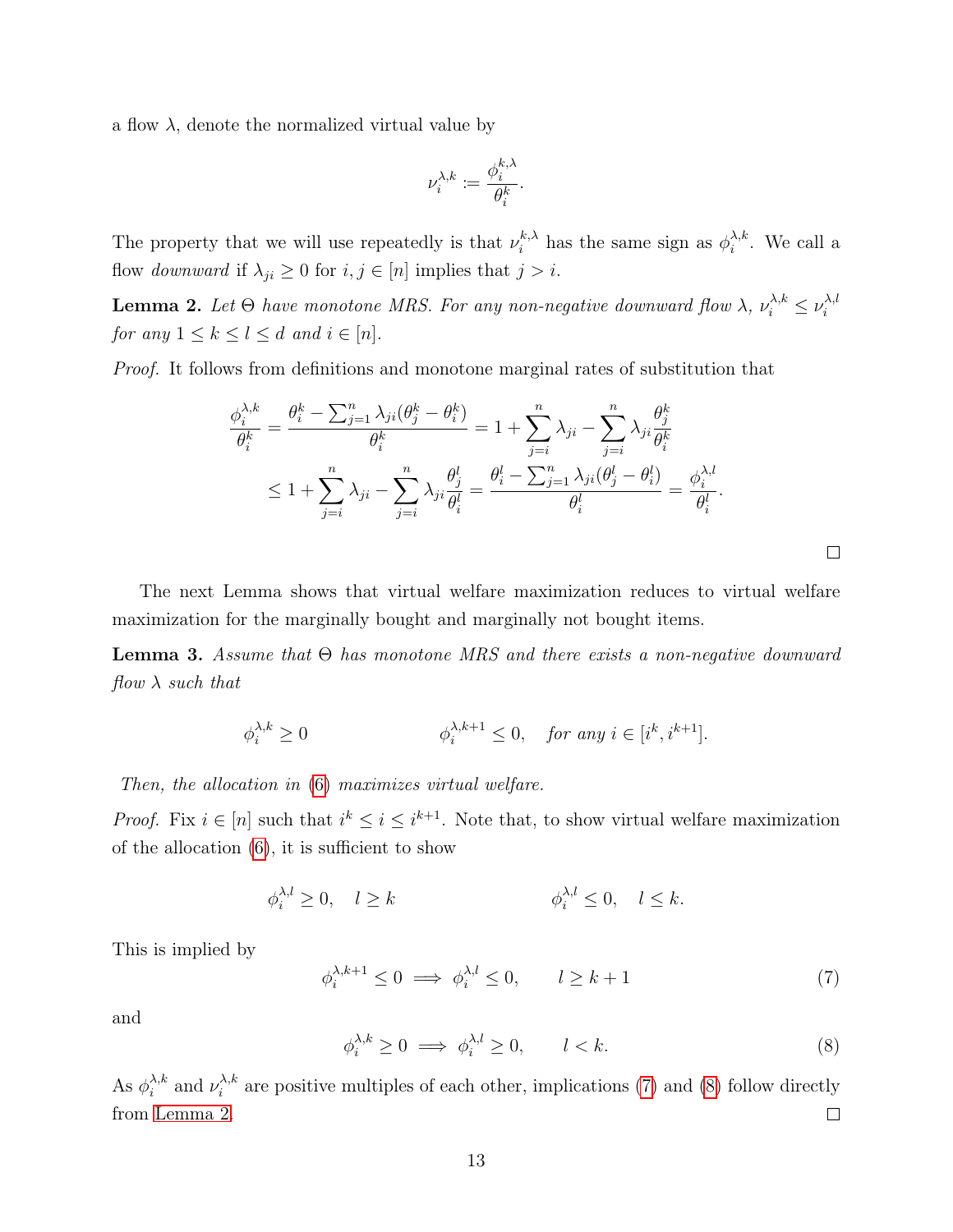For  $k = 0$  and  $k = d$  this Lemma reduces ironing in our problem to (well-studied) onedimensional ironing. Finding a flow that maximizes virtual welfare reduces by [Lemma 3](#page-13-0) to ironing the (one-dimensional) virtual values for items 1 and d,  $\phi_i^1$  and  $\phi_i^d$ , respectively. In these cases we can iron the pseudo-revenue to its concave closure in a discrete variant of [Myerson](#page-27-1) [\(1981\)](#page-27-1)'s procedure.

From now, our discussion focusses on  $k \in [d-1]$  and  $i \in [i^k+1, i^{k+1}]$ , i.e. types where an ironing that ensures virtual welfare maximization for both item  $k$  and item  $k + 1$  is needed.

The following algorithm will make use of  $\hat{\lambda}$  as defined in [\(5\)](#page-9-2), the *initial flow* and of a generalization of the pseudo-revenue. Before we go into the algorithm, we define a (pseudo- ) revenue sequence associated to a flow  $\lambda$ ,  $R_i^{\lambda,k}$  $\sum_{i}^{\lambda,\kappa}$  as

$$
R_i^{k,\lambda} = \sum_{j=i}^n f_j \phi_j^{k,\lambda}.
$$

Intuitively,  $R_i^{\lambda,k}$  $\lambda_i^{\lambda,k}$  can be seen as (the negative of) an anti-derivative in the sense of virtual values being slopes of the revenue curve,

<span id="page-14-0"></span>
$$
\frac{R_i^{\lambda,k} - R_{i+1}^{\lambda,k}}{f_i} = \frac{\sum_{j=i}^n f_j \phi_j^{k,\lambda} - \sum_{j=i+1}^n f_j \phi_j^{k,\lambda}}{f_i} = \phi_i^{k,\lambda}.
$$

In this intuition, our algorithm will adjust a flow by raising one point in a revenue sequence at a time, from right to left. We will prove that this will yield slopes of revenue sequences, which are virtual values, which have the correct sign for virtual welfare maximization.

 $\lambda \leftarrow \tilde{\lambda};$ 

for  $i = n$  to 1 do

Let  $\gamma_i \in [0, 1]$  be maximal such that for

$$
\lambda'_{ji} := \gamma_i \lambda_{ji}, \quad \forall n > j > i
$$

$$
\lambda'_{j(i-1)} := \lambda_{j(i-1)} + (1 - \gamma_i)\lambda_{ji}, \quad \forall n > j > i
$$

$$
\lambda'_{i(i-1)} := \lambda_{i(i-1)} - (1 - \gamma_i) \sum_{i'=i}^{n} \lambda_{i'i}
$$

$$
\text{t holds that } R^{\lambda', \kappa(i)} = \overline{R^{\kappa(i)}}.
$$

$$
(9)
$$

it holds that  $R_i^{\lambda',\kappa(i)} = \overline{R^{\kappa(i)}}_i;$  $\lambda \leftarrow \lambda';$ 

Return  $\lambda'$ ;

#### Algorithm: Ironing

The flow [\(9\)](#page-14-0) was used earlier in [Haghpanah and Hartline](#page-26-1) [\(2020\)](#page-26-1). An important difference is that [Haghpanah and Hartline](#page-26-1) [\(2020\)](#page-26-1) choose  $\gamma_i$  to iron the revenue sequence of the grand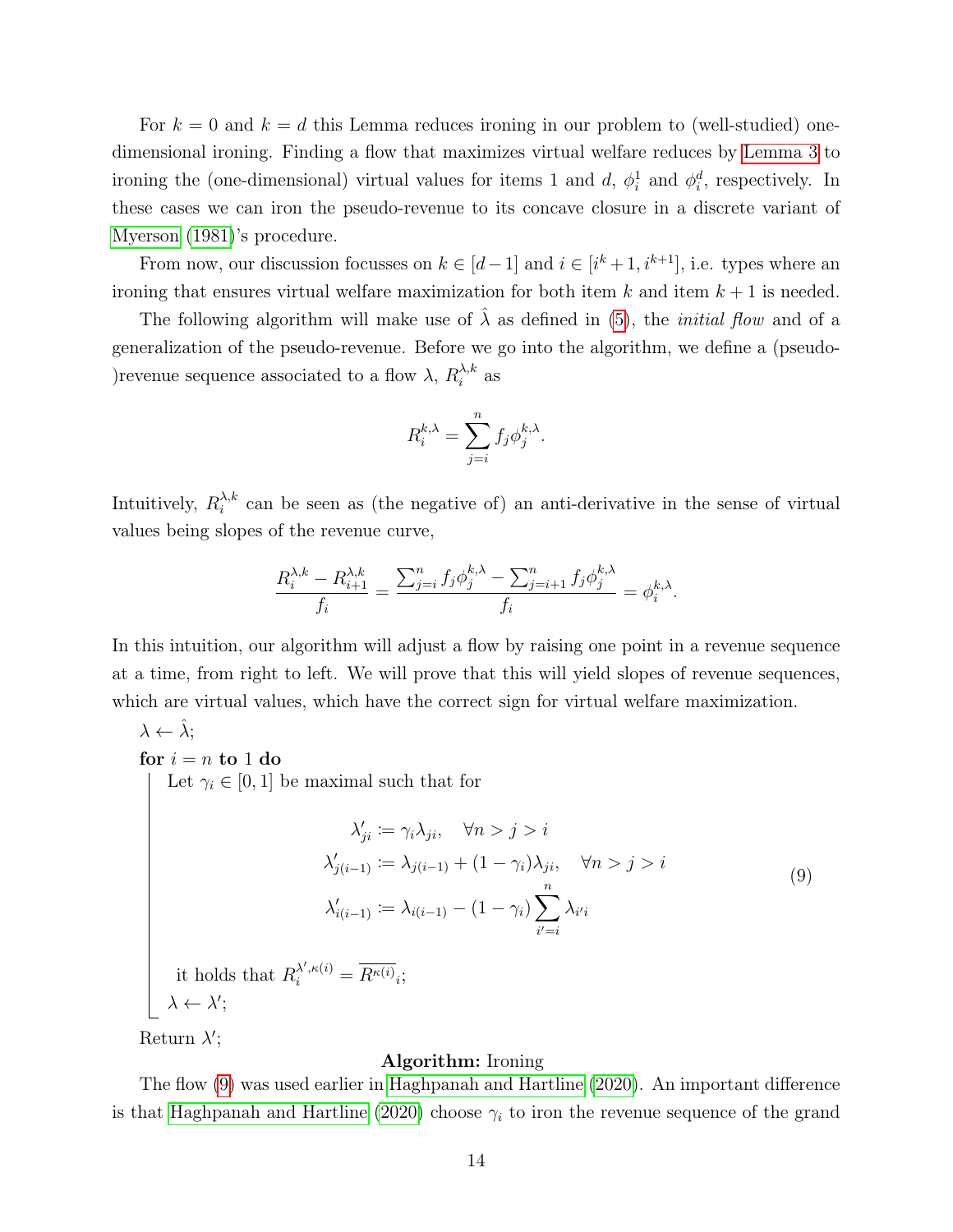bundle to the concave closure of pseudo-revenue, we iron to the quasi-concave closure of the pseudo-revenue of an item  $\kappa(i)$ . The parameter  $\gamma$  can be found as solution to a system of linear equations. We show that a solution  $\gamma_i \in [0, 1]$  exists in [Lemma 6.](#page-16-0)

We first observe that the Ironing Algorithm outputs a flow which is non-negative and feasible.

#### <span id="page-15-0"></span>Lemma 4. The output flow of the Ironing Algorithm is non-negative and feasible.

*Proof.* We first prove feasibility by induction from  $i = n$  to  $i = 1$ . Note that  $\lambda$  is feasible as argued in the proof of [Theorem 1,](#page-9-0) which starts the induction. We are done if we show that  $\lambda$ 's feasibility implies feasibility of  $\lambda'$ . This involves checking that the in- and out-flows into  $i, i - 1$ , and  $j > i$ , do not change. For  $j > i$ , the change is

$$
\lambda'_{ji} - \lambda_{ji} + \lambda'_{j(i-1)} - \lambda_{j(i-1)} = \gamma \lambda_{ji} - \lambda_{ji} + \lambda_{j(i-1)} + (1 - \gamma_i)\lambda_{ji} - \lambda_{j(i-1)} = 0.
$$

For i and  $i - 1$ , checking feasibility involves similar calculations which we omit.

Now consider non-negativity. Each  $\lambda_{ij}$  reduces at most once. More specifically, only if  $j = i - 1$  and during iteration i. In this case,

$$
\lambda'_{i(i-1)} = \lambda_{i(i-1)} - (1 - \gamma_i) \sum_{i'=i}^{n} \lambda_{i'i} \ge \lambda_{i(i-1)} - \sum_{i'=i}^{n} \lambda_{i'i} = f_i \ge 0,
$$

where we used that  $\lambda_{ir} = \hat{\lambda}_{ir}$ ,  $r < i - 1$ , which in particular implies that  $\lambda_{ir} = 0$ , and feasibility of the flow.  $\Box$ 

Next observe that in the Ironing Algorithm, iteration  $i$  changes the revenue (for any item  $k$ ) only for type *i*.

**Lemma 5.** For any iteration i,  $R_j^{k,\lambda'} = R_j^{k,\lambda}$  $j_j^{k,\lambda}$  for any  $j \neq i$ . In particular,  $\phi_j^{k,\lambda'} = \phi_j^{k,\lambda}$  $_{j}^{\kappa,\lambda}$  for  $j \notin \{i-1, i-\}.$ 

*Proof.* First note that as the in-flow for higher types remains unchanged in iteration  $i$ ,  $\lambda'_{rj} = \lambda_{rj}, r \in [n]$  and  $j > i$ , the revenue does not change,  $R_j^{k,\lambda'} = R_j^{k,\lambda'}$  $j^{k,\lambda}$ . For types  $j \leq i-1$ , we check that the changes to virtual welfare on the types whose inflows do change,  $i$  and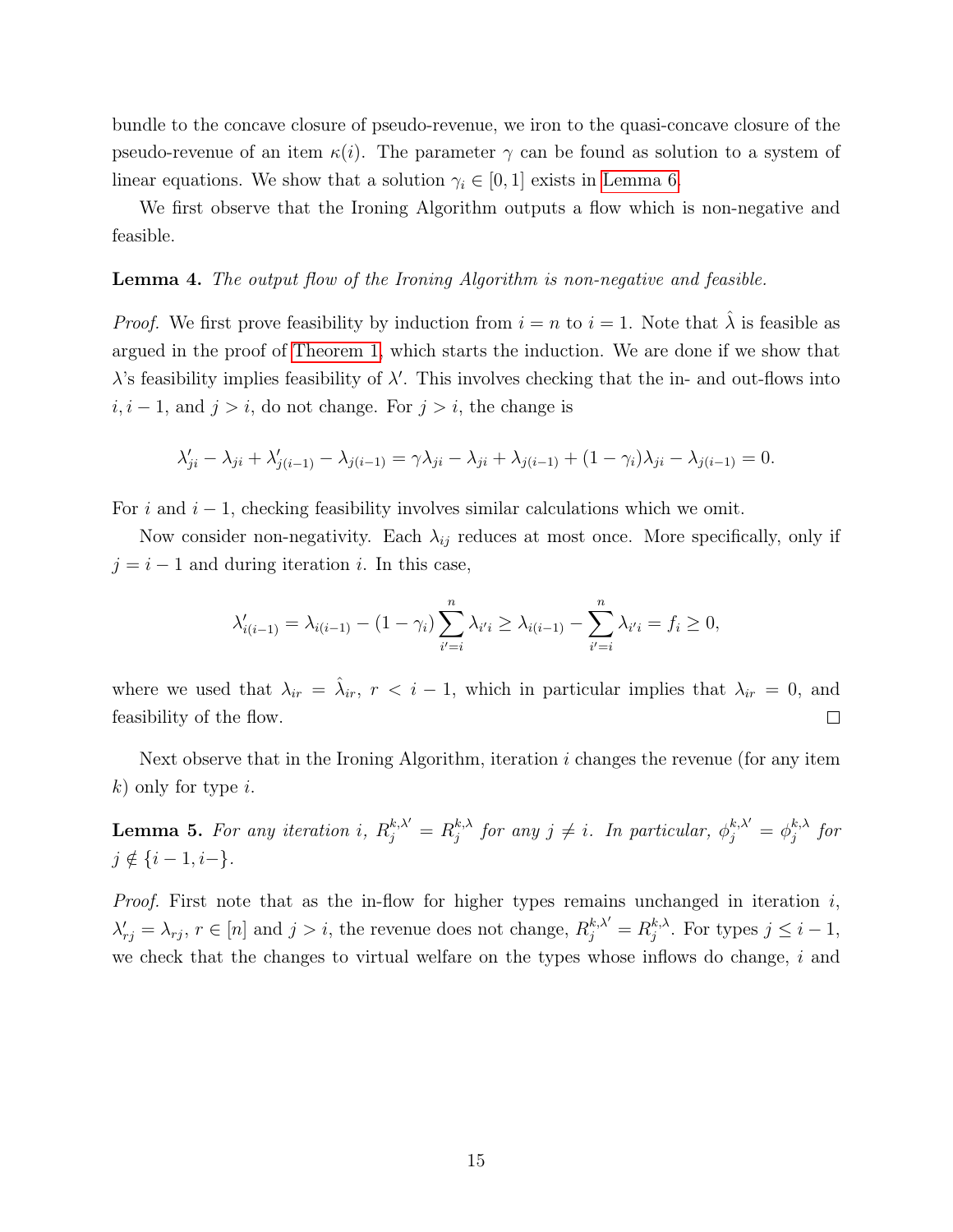$i-1$ , cancel out. By definition of virtual values,

$$
\phi_i^{\lambda',k} = \phi_i^{\lambda,k} + \frac{1 - \gamma_i}{f_i} \sum_{j=i}^n \lambda_{ji} (\theta_j^k - \theta_{i-1}^k)
$$
  

$$
\phi_{i-1}^{\lambda',k} = \phi_{i-1}^{\lambda,k} + \frac{1 - \gamma_i}{f_{i-1}} \sum_{j=i}^n \lambda_{ji} (\theta_j^k - \theta_{i-1}^k) - \frac{1 - \gamma_i}{f_{i-1}} \sum_{j=i}^n \lambda_{ji} (\theta_j^k - \theta_{i-1}^k)
$$
  

$$
= \phi_i^{\lambda,k} - \frac{1 - \gamma_i}{f_i} \sum_{j=i}^n \lambda_{ji} (\theta_j^k - \theta_{i-1}^k).
$$

Hence,

$$
f_{i-1}\phi_{i-1}^{\lambda',k} + f_i\phi_i^{\lambda',k} = f_{i-1}\phi_{i-1}^{\lambda,k} + f_i\phi_i^{\lambda,k}.
$$

Before showing that  $\gamma_i$  in the algorithm always exists, which requires that there are no "changes in the item being ironed while ironing," we define the function  $\kappa(i)$  that will be used in the algorithm.

By the second condition of mostly regular, we can define the function  $\kappa(i)$  separately for  $k \in [d]$  and  $i^k < i \leq i^{k+1}$ . Consider for  $l = k, k+1$  the interval subsets within

$$
M^k=\{i\in[i^k,i^{k+1}]\cap\mathbb{N}|R_i^k\neq \overline{R^k}_i\text{ or }R_i^{k+1}\neq \overline{R^{k+1}}_i\}.
$$

By the first condition in the definition of mostly regular  $F$ , these have disjoint inclusionmaximal intervals. For each maximal interval A, it must either be that  $R_i^k \neq \overline{R_i^k}$  or  $R_i^{k+1}$  $i^{k+1} \neq$  $R^{k+1}$ . For  $i \in A$ , define  $\kappa(i)$  as any of k,  $k+1$  that satisfy either inequality.

<span id="page-16-0"></span>**Lemma 6.** For each  $i \in [n]$ ,  $\gamma_i$  such that  $R_i^{\lambda_i(\gamma_i), \kappa(i)} = \overline{R^{\kappa(i)}}_i$  exists. In particular, the Ironing Algorithm is well-defined.

Proof. Denote by

$$
\overline{\phi^k}_i = \frac{\overline{R^k}_i - \overline{R^k}_{i+1}}{f_i}
$$

the slope of the quasi-concave closure of pseudo-revenue of item  $k$  at type  $i$ . Note that by definition of the quasi-concave closure, and by definition of  $\kappa(i)$ , we have

$$
\overline{\phi^k}_i \le 0.
$$

As all types are non-negative, we get that  $\overline{\phi^k}_i \leq 0 \leq \theta_i^k$ . Note that for  $\gamma_i = 0$ ,  $\phi_i^{k,\lambda'} = \theta_i^k$ .

 $\Box$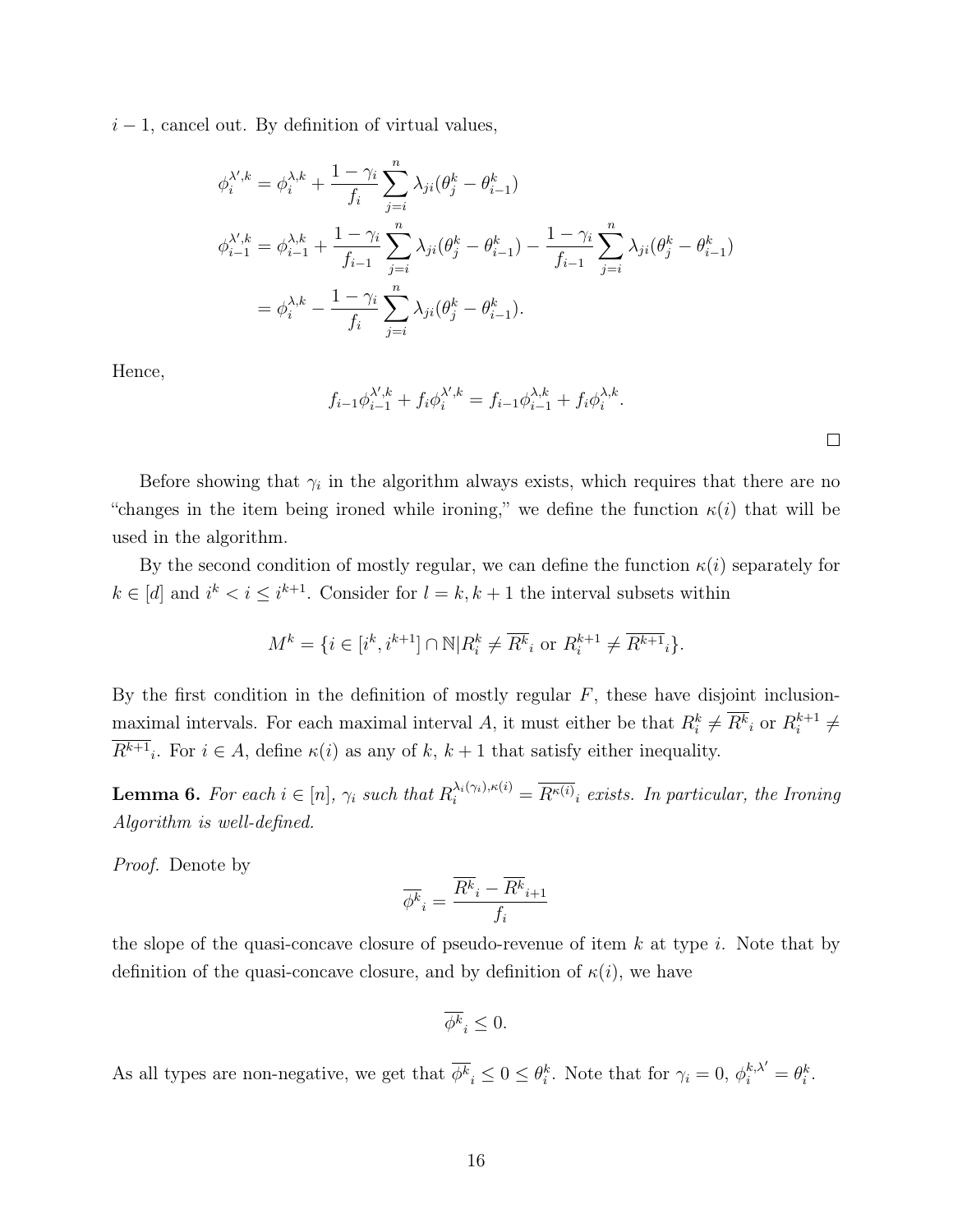This implies that for  $\gamma_i = 0$ , we get that

$$
\overline{R^k}_i = f_i \overline{\phi^k}_i + \overline{R^k}_{i+1} = f_i \overline{\phi^k}_i + R_{i+1}^{k,\lambda}
$$
  

$$
\leq f_i \phi_i^{k,\lambda} + R_{i+1}^{k,\lambda} \leq R_i^{k,\lambda},
$$

where we used that  $\overline{R^k}_{i+1} = R^{k,\lambda}_{i+1}$ , which follows from the definition of  $\kappa(i)$ .

For  $\gamma_i = 1$ , we get by definition that  $R_i^{k,\lambda'} = R_i^{k,\lambda} \leq \overline{R_i^{k}}$ . Note also that  $\gamma_i \mapsto R_i^{k,\lambda}$ i is a continuous function. The existence of  $\gamma_i$  as desired in the algorithm follows from the Intermediate Value Theorem.  $\Box$ 

We conclude by showing that the output of the algorithm satisfies complementary slackness and the condition of [Lemma 3](#page-13-0) sufficient for virtual welfare maximization.

<span id="page-17-0"></span>**Lemma 7.** Assume that  $\Theta$  is has monotone MRS, and that F is mostly regular. Then,  $q^*$ maximizes virtual welfare and satisfies complementary slackness with respect to  $\lambda'$ , the output of the Ironing Algorithm.

*Proof.* Denote the final output of the Ironing Algorithm by  $\lambda$ . We would like to show that for any  $i^k \leq i \leq i^{k+1}$  we have that  $\phi_i^{k,\lambda} \geq 0$  and  $\phi_i^{k+1,\lambda} \leq 0$ . Recall that the Ironing Algorithm chooses which item to iron according to ironing mapping  $\kappa: I \to [d]$ . By [Lemma 3,](#page-13-0) virtual welfare maximization follows. We call the piece-wise constant intervals of the ironing interval *κ* ironing intervals. Fix an ironing interval M. Define  $M' := M \setminus \{\max M\}$ . Then for  $i \in M'$ , as

$$
\phi^{\kappa(i),\lambda}_i=\nu^{\kappa(i),\lambda}_i=0
$$

we have for  $\kappa(i) = k$  that  $\nu_i^{\kappa(i),\lambda} \geq 0$  by [Lemma 2](#page-13-3) and hence  $\phi_i^{\kappa(i),\lambda} \geq 0$ . Similarly, we have for  $\kappa(i) = k + 1$  that  $\nu_i^{\kappa(i),\lambda} \leq 0$  by [Lemma 2](#page-13-3) and hence  $\phi_i^{\kappa(i),\lambda} \leq 0$ .

For any ironing interval, it remains to consider  $i = \min M - 1$  or  $i = \max M$ .

- **Case 1:**  $i = \max M$  and  $\kappa(i) = k$  By definition of the quasi-concave closure,  $\overline{R^k}_i = R^k_i$ , the algorithm chooses  $\gamma_i = 1$  and hence  $\phi_i^{\lambda, k+1} = \phi_i^{k+1} \leq 0$  as by the first part of mostly regularity, i cannot be a part of an ironing interval.
- **Case 2:**  $i = \min M 1$  and  $\kappa(i) = k + 1$  By definition of the quasi-concave closure,  $\overline{R^{k+1}}_i =$  $R_i^{k+1}$  $i^{k+1}$ , the algorithm chooses  $\gamma_i = 1$  and hence  $\phi_i^{\lambda, k} = \phi_i^k \geq 0$  as by the first part of mostly regularity, i cannot be a part of an ironing interval.

**Case 3:**  $i = \max M$  and  $\kappa(i) = k + 1$  By definition of the quasi-concave closure, we know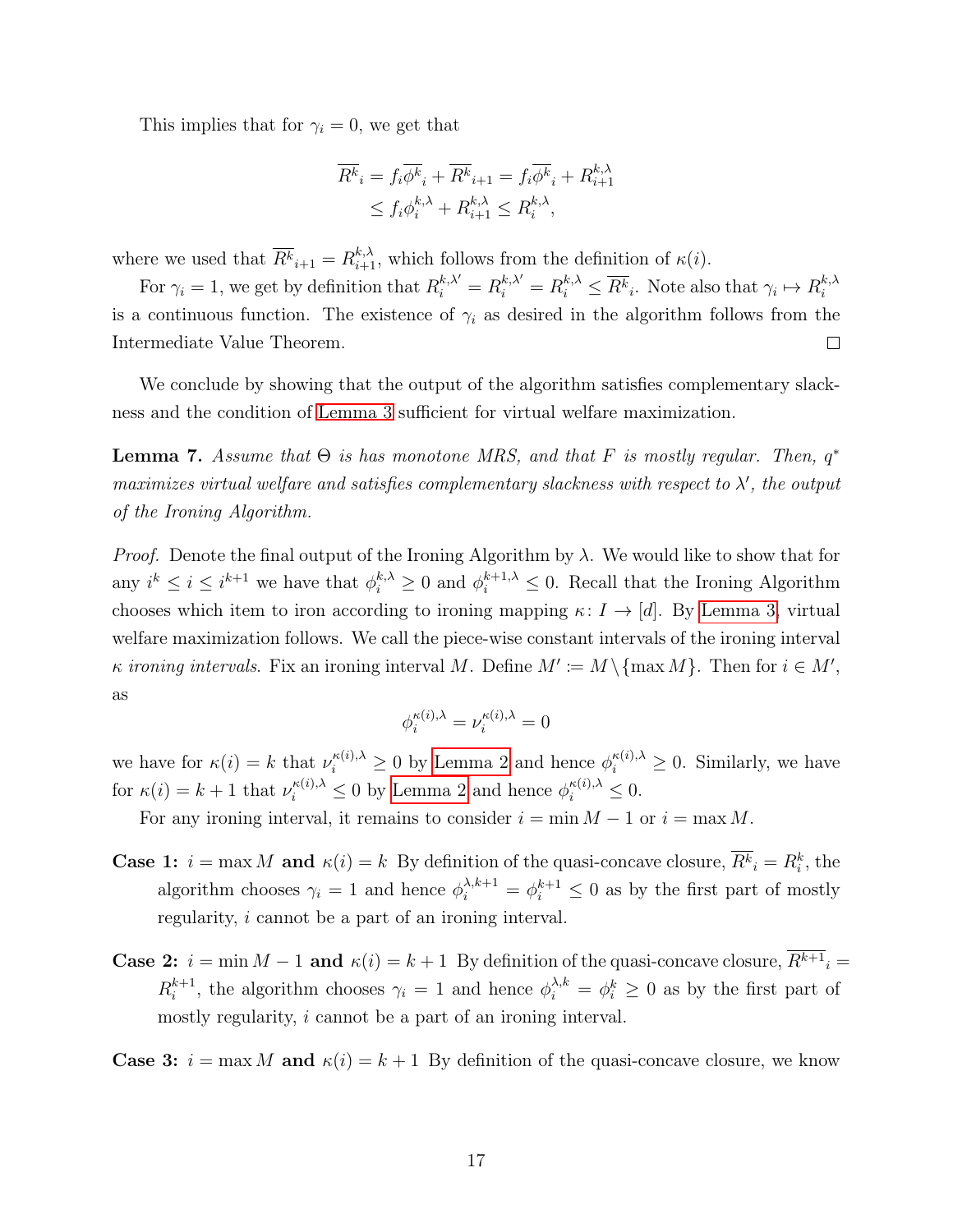that  $\phi_i^{\kappa(i)} \leq \phi_i^{\kappa(i),\lambda} = \overline{\phi^{\kappa(i)}}_i \leq 0$ . Note that in this case, the derivative is

$$
\frac{\partial \phi_i^{\kappa(i),\lambda'}}{\partial \gamma_i} = -\frac{1}{f_i} \sum_{j=i+1}^n \lambda_{ji} (\theta_j^{\kappa(i)} - \theta_i^{\kappa(i)}),
$$

which must be non-positive because  $\phi_i^{\kappa(i)} \leq \phi_i^{\kappa(i),\lambda}$  $_{i}^{\kappa(i),\lambda},\,\phi_{i}^{\kappa(i)}$  $i^{k(i)}$  is linear in  $\gamma_i$ , and the algorithm chooses a value  $\gamma_i < 1$ . (At  $\gamma_i = 1$ ,  $\phi_i^{\kappa(i)} = \phi_i^{\kappa(i),\lambda}$  $i^{k(i),\lambda}$ .) Furthermore, the monotone MRS property implies

$$
\frac{\theta_j^{\kappa(i)}}{\theta_i^{\kappa(i)}} = \frac{\theta_j^{k+1}}{\theta_i^{k+1}} \le \frac{\theta_j^k}{\theta_i^k}, \quad \text{for all } j \ge i
$$

and hence

$$
0 \geq \frac{1}{\theta_i^{\kappa(i)}} \frac{\partial \phi_i^{\kappa(i),\lambda'}}{\partial \gamma} = -\frac{1}{f_i} \sum_{j=i+1}^n \lambda_{ji} \left( \frac{\theta_j^{\kappa(i)}}{\theta_i^{\kappa(i)}} - 1 \right) \geq -\frac{1}{f_i} \sum_{j=i+1}^n \lambda_{ji} \left( \frac{\theta_j^k}{\theta_i^k} - 1 \right) = \frac{1}{\theta_i^k} \frac{\partial \phi_i^{k,\lambda'}}{\partial \gamma}.
$$

Because the algorithm chooses  $\gamma_i < 1$ , this implies

$$
\phi_i^{k,\lambda} \ge \phi_i^k \ge 0.
$$

**Case 4:**  $i = \min M - 1$  and  $\kappa(i) = k$  The derivative of the virtual value of the next item at the left end of the ironing interval, type  $i$  is given by

$$
\frac{\partial \phi_i^{k+1,\lambda'}}{\partial \gamma} = \frac{1}{f_i} \sum_{j=i+1}^n \lambda_{ji} (\theta_j^{k+1} - \theta_i^{k+1}) - \frac{1}{f_i} \sum_{j=i+1}^n \lambda_{ji} (\theta_{i+1}^{k+1} - \theta_i^{k+1})
$$

$$
= \frac{1}{f_i} \sum_{j=i+1}^n \lambda_{ji} (\theta_j^{k+1} - \theta_{i+1}^{k+1})
$$

Because  $\Theta$  and F are not too shuffled, we have

$$
\frac{\partial \phi_i^{k+1,\lambda'}}{\partial \gamma} = \frac{1}{f_i} \sum_{j=i+1} \lambda_{ji} \left( \theta_j^{k+1} - \theta_{i+1}^{k+1} \right) \ge 0
$$

Note that  $0 \ge \phi_i^{k+1}$  by no overlap. Moreover,  $\phi_i^{k+1} \ge \phi_i^{k+1,\lambda}$  because  $\partial \phi_i^{k+1,\lambda'}/\partial \gamma \ge 0$  and the algorithm chooses  $\gamma_i < 1$ . Combining these observations, we obtain  $\phi_i^{k+1,\lambda} \leq 0$ .

To show complementary slackness, observe that whenever  $\overline{R^{\kappa(i)}}_i = R_i^{\kappa(i)}$  $i^{k(i)}$ , the algorithm chooses  $\gamma_i = 1$  and the final output of the algorithm  $\lambda$  is such that for  $j > i > r$  and for  $j > i + 1$  and  $i = r$ , we have  $\lambda_{jr} = 0$ .

By the second condition in the assumption of a mostly regular distribution, this implies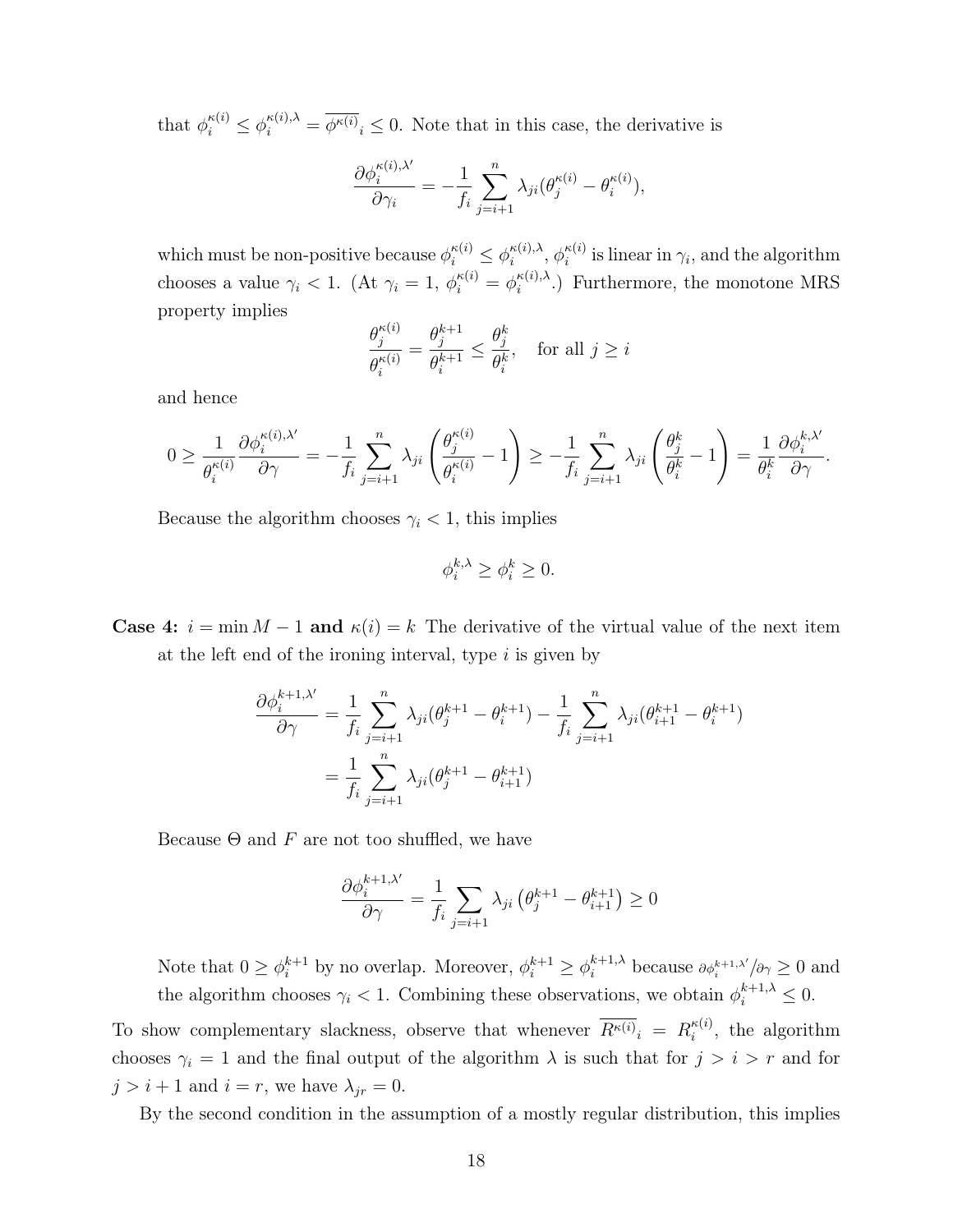that for  $j > i^k > r$ ,  $\lambda_{jr} = 0$ .

Moreover, the algorithm's output satisfies for  $j < i$ ,  $\lambda_{ji} = 0$  by construction.

Finally, complementary slackness requires that downward incentive constraints for  $i, j \in$ [n] such that  $i^k \leq i, j \leq i^{k+1}$  are tight, which follows from these types getting the same allocation.  $\Box$ 

We are now ready to finish the proof of [Theorem 2.](#page-12-0)

Proof of [Theorem 2.](#page-12-0) Implementability follows from weak monotonicity and the definition of the optimal mechanism, [\(6\)](#page-12-2). Non-negativity and feasibility of flow are properties of the Ironing Algorithm shown in [Lemma 4.](#page-15-0) Virtual welfare maximization and complementary slackness have been shown in [Lemma 7.](#page-17-0)  $\Box$ 

# <span id="page-19-1"></span>5 Upgrade Pricing and Separate Pricing

In both [Theorem 1](#page-9-0) and [Theorem 2,](#page-12-0) we established the optimality of an upgrade pricing mechanism that yields the same allocation as separate (item by item) monopoly pricing, though not necessarily the same transfers.

We say that the type space  $\Theta$  is monotone if  $\theta_i^k \leq \theta_j^k$  for any  $i < j \in [n]$  and  $k \in [d]$ .

In some instances, including the examples in Figures [1](#page-9-1) and [3](#page-11-0) above, the optimal upgrade pricing mechanism can be implemented through separate pricing, i.e., bundling is redundant. We now explore the relationship between upgrade pricing and separate pricing, and we show that type monotonicity is both necessary and sufficient to establish an equivalence result between these two classes of mechanisms.

We call a mechanism separate pricing if a type separately chooses to buy (or not) each item k at a price  $p_k$ . Formally, a mechanism satisfies separate pricing if it can be written as:

$$
q_i^k = \begin{cases} 1 & \theta_i^k \geq p_k \\ 0 & \text{else,} \end{cases} \qquad t_i = \sum_{k=1}^d p_k 1\!\!1_{q_i^k = 1}.
$$

<span id="page-19-0"></span>**Theorem 3.** If the type space  $\Theta$  is monotone, then the allocation of any upgrade pricing mechanism can be implemented via separate pricing, and conversely. When the type space is not monotone, neither implication needs to hold.

Proof. We first assume types are monotone and show that the allocation and revenue of any upgrade pricing mechanism can be obtained through a separate pricing mechanism, and vice versa.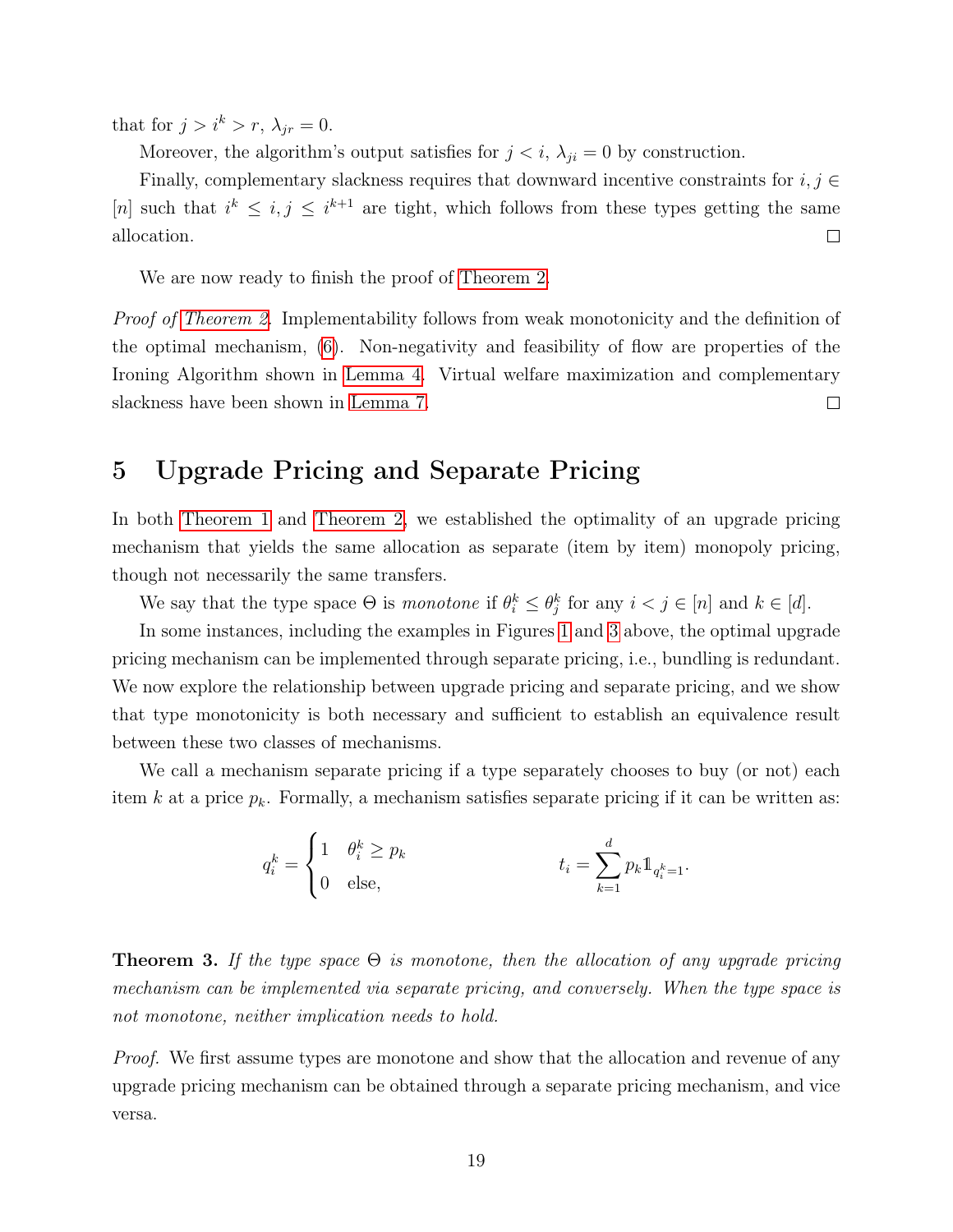Let  $\theta_1 \leq \cdots \leq \theta_i \leq \cdots \leq \theta_n$ , and fix an upgrade pricing mechanism M. This mechanism admits an indirect representation as (a) a collection of bundles ranked by set inclusion  ${b_k}_{k=0}^K$ , with  $b_0 = \emptyset$  and  $K \leq d$ , and (b) a vector of prices  $t_k$  that are increasing in k, with  $t_0 = 0$ . Let  $\underline{\theta}_k$  and  $\overline{\theta}_k$  denote the lowest and highest types who choose bundle  $b_k$  under mechanism M. Because types are monotone, buyer self-selection implies  $\theta_k \geq \theta_{k-1}$ .

We now construct a separate pricing mechanism, i.e., a vector of prices  $\{p_j\}_{j=1}^d$  that yields the same allocation and payments as our upgrade pricing mechanism. To do so, define the collection of upgrades  $u_k := b_k \setminus b_{k-1}$  and the upgrade prices  $\tau_k := t_k - t_{k-1}$ . For each upgrade bundle k and every good  $j \in u_k$ , let the single-item prices  $p_j$  satisfy

$$
p_j \in \left[\bar{\theta}_{k-1}^j, \underline{\theta}_k^j\right]
$$
 and  $\sum_{j \in u_k} p_j = \tau_k$ .

Under monotonicity, such a vector of prices always exists. By consumer self-selection in the original mechanism  $\mathcal{M}$ , we have

$$
\bar{\theta}_{k-1}b_k - t_k \le \bar{\theta}_{k-1}b_{k-1} - t_{k-1},
$$
  

$$
\underline{\theta}_k b_{k-1} - t_{k-1} \le \underline{\theta}_k b_k - t_k.
$$

In turn, this implies

$$
\bar{\theta}_{k-1}u_k \leq \tau_k \leq \underline{\theta}_k u_k.
$$

With the prices so constructed, each type purchases the same goods as under  $\mathcal M$  and pays the same total price. Notice first that each type's choice from the original mechanism M is still available at the same price, i.e., each bundle  $b_k$  can still be purchased for a total price  $t_k$ . Moreover, by monotonicity, no type  $\theta$  who buys bundle  $b_k$  under the upgrade pricing mechanism M derives positive net surplus from any object  $j \in u_{k'}$  with  $k' > k$  under the separate prices constructed above. And finally, no such type  $\theta$  derives positive net surplus by removing any object  $j \in u_{k'}$  with  $k' \leq k$  from her consumption bundle.

The other direction of this result is immediate: if types are monotone, the goods purchased by two different types under any separate pricing mechanism are ranked by set inclusion. Thus, replacing the separate pricing mechanism with the resulting upgrade pricing mechanism yields the same outcome.

Finally, we now show by means of two counterexamples that, without type monotonicity, separate pricing is not equivalent to upgrade pricing.

In particular, there exist type spaces and vectors of separate prices that do not induce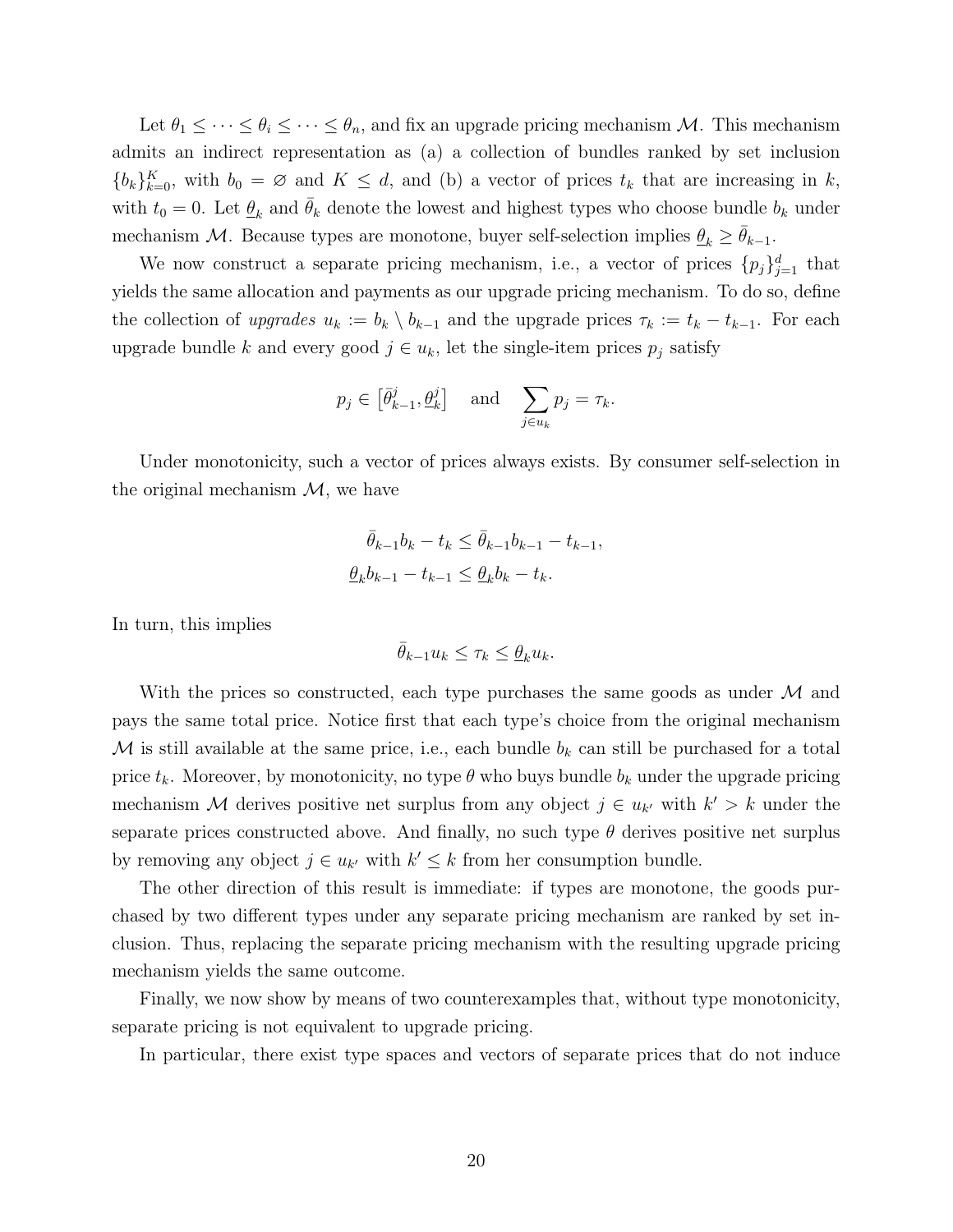an upgrade pricing allocation. For example, let

$$
\Theta = \{(1, 1), (1, 3), (3, 3), (4, 1)\}
$$

and consider the separate prices  $p = (2, 2)$ : type  $\theta_2$  buys good 2 only, type  $\theta_3$  buys both goods, and type  $\theta_4$  buys good 1 only.

Likewise, for the same type space, consider the upgrade pricing mechanism where  $q =$  $(0, 1)$  is sold for  $t = 2$  and  $q = (1, 1)$  is sold for  $t = 4$ , i.e., good  $j = 1$  is only sold as an upgrade, for an additional price  $\tau = 2$ . Under this mechanism, type  $\theta_2$  buys good 2 only, while types  $\theta_3$  and type  $\theta_4$  buy both goods. However, as we saw above, the vector of separate prices  $p = (2, 2)$  yields a different allocation (and a lower revenue for the seller).  $\Box$ 

Whenever an upgrade pricing mechanism implements the allocation of optimal separate pricing, by construction, each marginal type  $\underline{\theta}_k$  is indifferent between the two consecutive bundles  $b_{k-1}$  and  $b_k$ . Theorem [3](#page-19-0) then implies that the outcome of this mechanism can be implemented by the separate monopoly prices.

Corollary 1. If  $\Theta$  is monotone, q is an allocation of an optimal upgrade pricing mechanism, and q is the allocation of separate monopoly pricing, then separate monopoly pricing is optimal.

Adding a monotonicity condition to both of our main theorems, [Theorem 1](#page-9-0) and [The](#page-12-0)[orem 2,](#page-12-0) we hence obtain two sets of sufficient conditions under which separate monopoly pricing is optimal.

#### Corollary 2. If  $\Theta$  is monotone and F is regular, separate monopoly pricing is optimal.

**Corollary 3.** If  $\Theta$  is monotone and has a monotone marginal rates of substitution, and F is mostly regular, then separate monopoly pricing is optimal.

Finally, we show by means of examples that a monotone marginal rate of substitution and monotonicity are important yet distinct conditions in establishing the optimality of upgrade pricing and separate pricing, respectively. Consider first the following example:

**Example 1** (MRS without Monotonicity). Let  $\Theta = \{ (7/8, 1/8), (5/4, 3/4), (3/4, 5/4) \}$  and  $f =$  $(1/2, 1/4, 1/4)$ . Note that f satisfies regularity and weak monotonicity, and that  $\Theta$  has the monotone MRS property, as shown by Figure [5](#page-22-0) below.

In the optimal mechanism, the seller charges  $\frac{7}{8}$  for good 1 (which every type buys) and  $3/4$  for adding good 2, which types  $\theta_2$  and  $\theta_3$  do. This is also the optimal allocation under separate pricing, as indicated by the virtual values. However, offering each item separately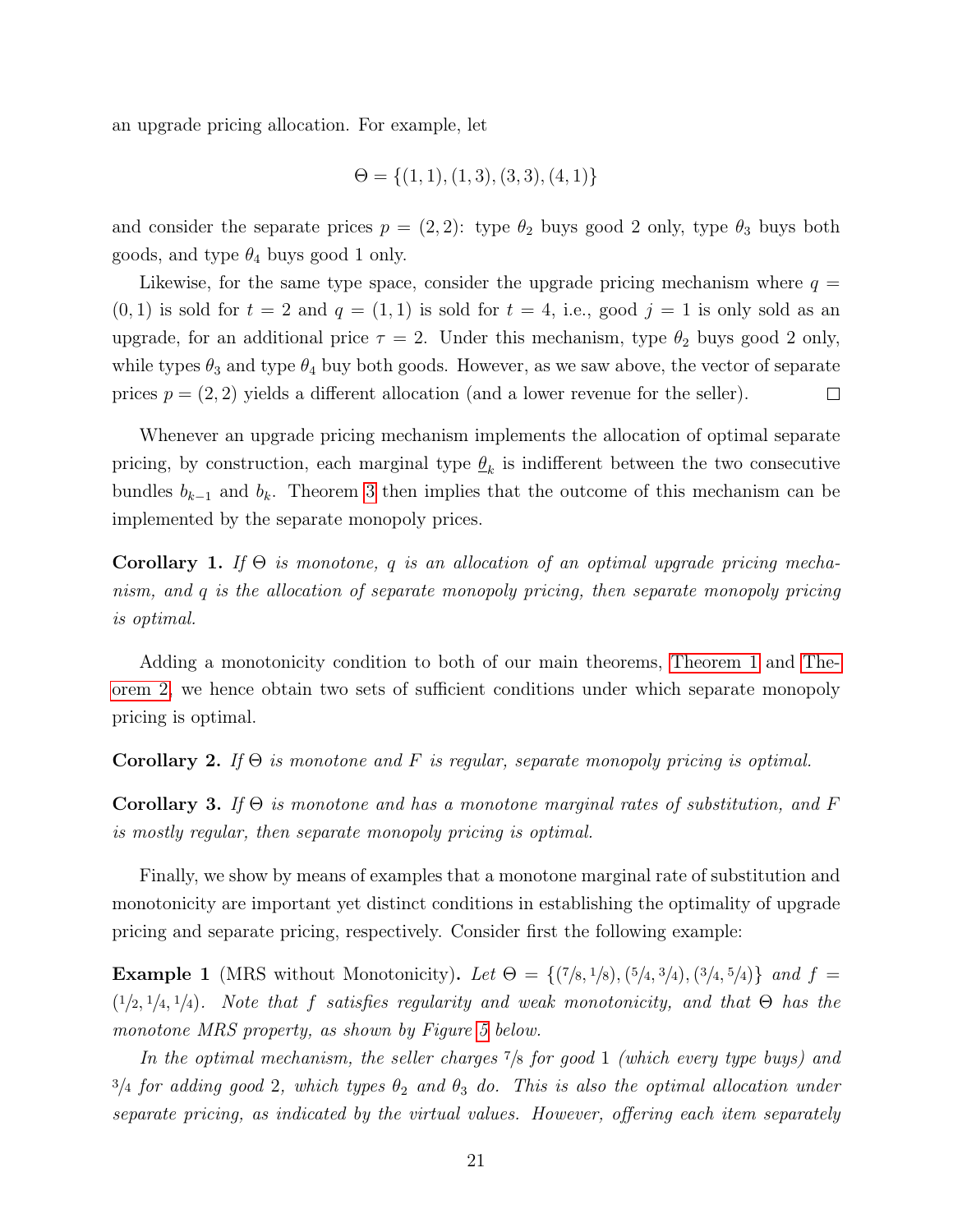<span id="page-22-0"></span>

Figure 5: A type space with monotone MRS and its corresponding virtual values

at prices  $(7/8, 3/4)$  means type  $\theta_3$  will deviate and buy good 2 only. In other words, upgrade pricing allows the seller to raise the price of good 1 from the standalone monopoly price of  $3/4$  to  $7/8$ .

Conversely, there are cases, such as Example [2](#page-22-1) below, where types are monotone but their marginal rates of substitution are not ordered, and the optimal mechanism is not upgrade pricing.[4](#page-22-2)

<span id="page-22-1"></span>**Example 2** (Monotonicity without MRS). Let  $f = \{1/4, 1/4, 1/2\}$  and

 $\Theta = \{({}^5/8, {}^7/16),({}^3/2,{}^1/2),({}^2,1)\}.$  Note that these types are monotone, but do not satisfy monotone MRS, since  $\theta_2^1/\theta_2^2 > \theta_1^1/\theta_1^2$  and  $\theta_2^1/\theta_2^2 > \theta_3^1/\theta_3^2$ . The optimal allocation is described by the virtual values in Figure [6](#page-22-3) below. In the optimal mechanism, the seller charges <sup>7</sup>/<sup>16</sup> for

<span id="page-22-3"></span>

Figure 6: A type space without monotone MRS and its corresponding virtual values

good 2,  $^{23}/$ 16 for good 1, and  $^{39}/$ 16 for the grand bundle. Type  $\theta_1$  buys good 2, type  $\theta_2$  buys good 1, and  $\theta_3$  buys the grand bundle. The seller's expected revenue is equal to  $27/16$ . No upgrade pricing scheme can implement a mechanism with this revenue.

<span id="page-22-2"></span><sup>&</sup>lt;sup>4</sup>Likewise, it is clear how to construct examples with non-monotone types, whose MRS are ordered and where upgrade pricing is not optimal.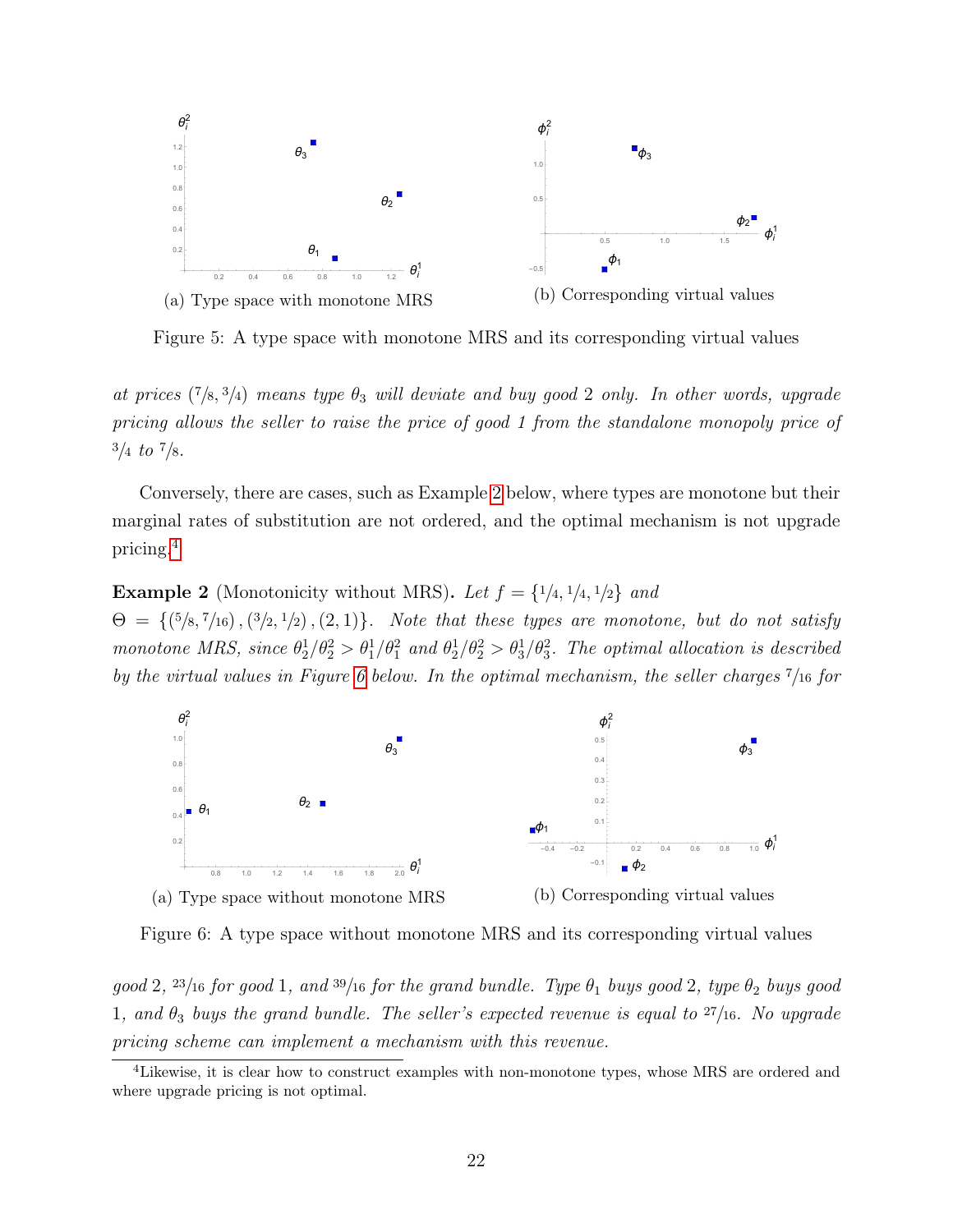### <span id="page-23-0"></span>6 Beyond the Sufficient Conditions

In this section, we explore the scope of upgrade pricing optimality beyond our sufficient conditions by means of numerical analysis. We consider an environment with three buyer types,  $\Theta = (\theta_1, \theta_2, \theta_3)$ . The first two types are fixed to be either  $\{\theta_1, \theta_2\} = \{(2, 2), (4, 4)\},$ or  $\{\theta_1, \theta_2\} = \{(1, 2), (4, 4)\}\$ , whereas the third type  $\theta_3$  takes values in  $[0, 6]^2$ . Regarding the prior type distribution, we consider two scenarios. In the first scenario, the prior distribution

<span id="page-23-1"></span>

Figure 7: Optimality of upgrade pricing mechanisms for a uniform prior distribution.

is fixed to be uniform  $f = (1/3, 1/3, 1/3)$ . The type  $\theta_3$  takes strictly positive values over the uniform grid of size  $1/5$ ,  $\theta_3 \in ((1/5, 1/5), \ldots, (6, 6))$ . For each type  $\theta_3$ , we calculate an optimal mechanism as an exact numerical solution to the seller's linear program. We color the corresponding point blue if the mechanism features upgrade pricing, i.e., the optimal allocation admits order by inclusion, and color the point red otherwise. Figure [7](#page-23-1) presents the results for the two cases of the first two types. They suggest that for a given prior distribution, an upgrade pricing may be optimal for many type configurations, well beyond our sufficient conditions. In the second scenario, we explore the "robust" optimality of upgrade pricing with respect to the prior distribution, in the spirit of [Haghpanah and Hartline](#page-26-1) [\(2020\)](#page-26-1). Type  $\theta_3$ takes the same values as in the first scenario. For each  $\theta_3$ , we calculate an optimal mechanism for each prior distribution located on the uniform grid over the interior of  $\Delta(\Theta)$  of size  $1/25$ , i.e.,  $f \in ((23/25, 1/25, 1/25), \ldots, (1/25, 1/25, 23/25))$ . We color the corresponding point green if all of these mechanisms feature upgrade pricing and red otherwise.

Figure [8](#page-24-1) presents the results for both  $\{\theta_1, \theta_2\} = \{(2, 2), (4, 4)\}$  and  $\{\theta_1, \theta_2\} = \{(1, 2), (4, 4)\}.$ These calculations suggest two important conclusions. First, type monotonicity and monotone MRS are sufficient for the optimality of upgrade pricing regardless of the distribution of types. In that sense, there seems to be scope for relaxing our Most Regularity condition. Second, for monotone type spaces, the monotone MRS condition appears to be, in fact,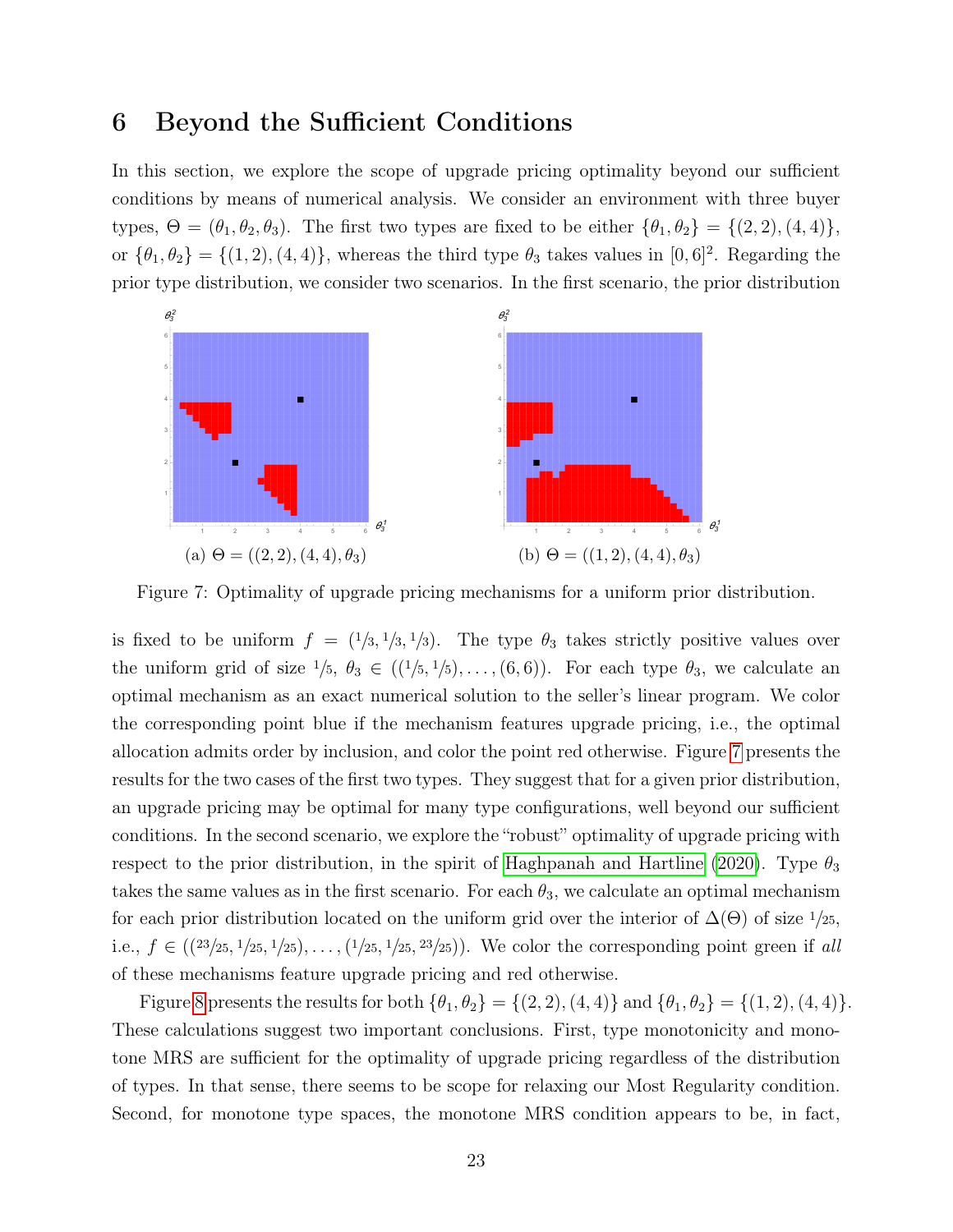<span id="page-24-1"></span>

Figure 8: Robust optimality of upgrade pricing across various prior distributions.

necessary for upgrade pricing to be robustly optimal. Finally, as we have already seen, the monotone MRS property is neither necessary nor sufficient when types are not monotone.

# <span id="page-24-0"></span>7 Conclusion

It is a common practice for a seller to offer bundles of products or services that are ordered in a way that more expensive bundles contain all items from less expensive bundles as well as some extra items. In this paper, we provide sufficient conditions under which such "upgrade pricing "schemes are exactly optimal for a monopolist seller.

There are several ways in which the current analysis could be extended. First, our conditions could be relaxed to account for richer type distributions. One natural extension can be obtained immediately: assume that a type distribution can be split into several type cohorts such that each type cohort satisfies the conditions of our theorems. Our results imply that the optimal mechanisms in each respective cohort are upgrade pricing. Furthermore, if optimal prices are the same in all those schemes, then the upgrade pricing with those prices is an optimal mechanism for the compound type distribution. We leave it to future work to characterize when such decomposition exists.

Second, our sufficient conditions for the optimality of upgrade pricing may be complemented by necessary conditions. In doing so, one may want to distinguish between conditions on type distributions and type spaces. For the latter, one may ask which type spaces guarantee that upgrade pricing is optimal irrespective of the type distribution. Figure [7](#page-23-1) provides a first step in this direction.

Finally, throughout the paper we highlight the interplay between optimality of different pricing schemes: bundling, upgrade pricing, and separate sales. It would be instructive to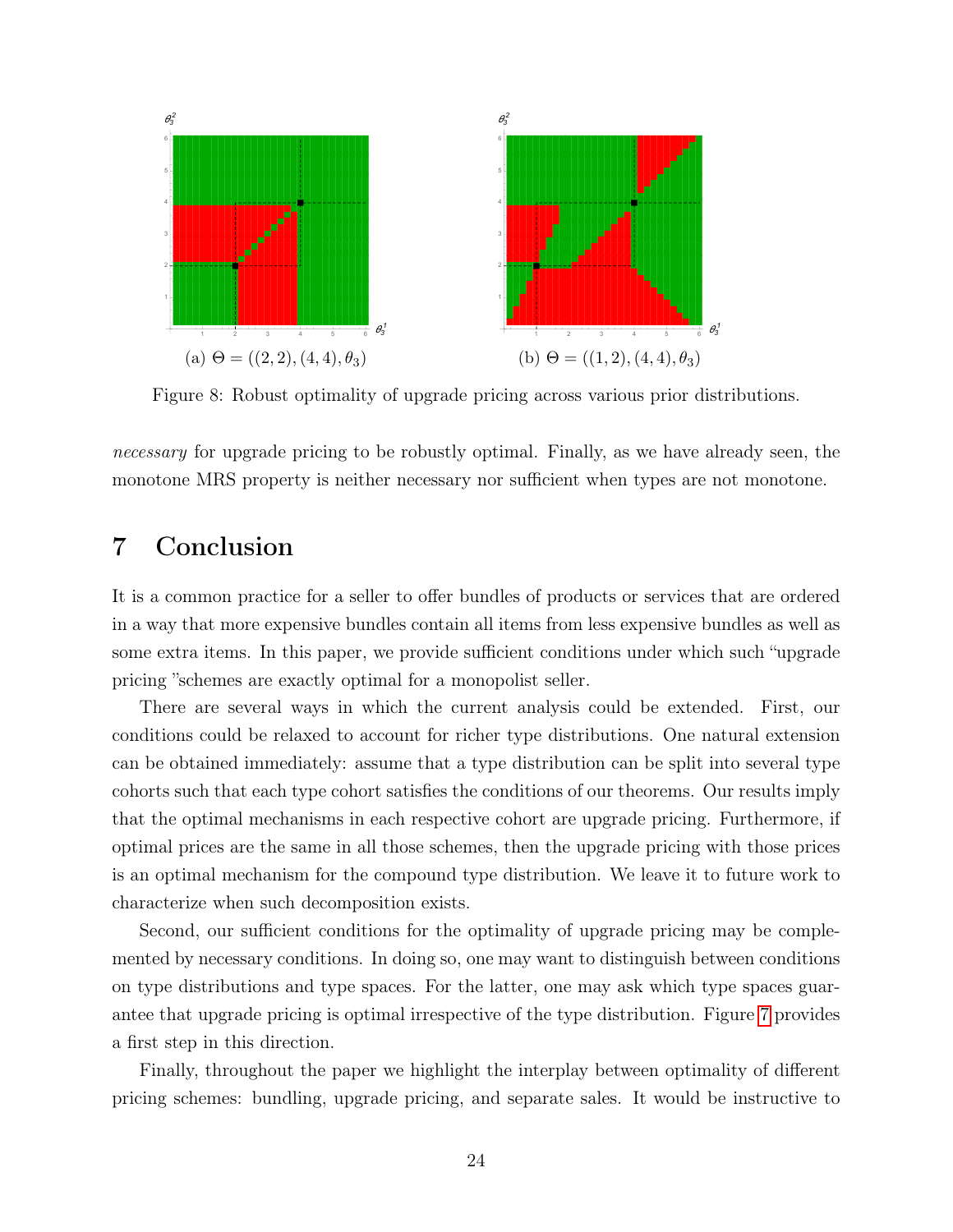provide a more complete characterization of the cases in which one of these schemes strictly outperforms another.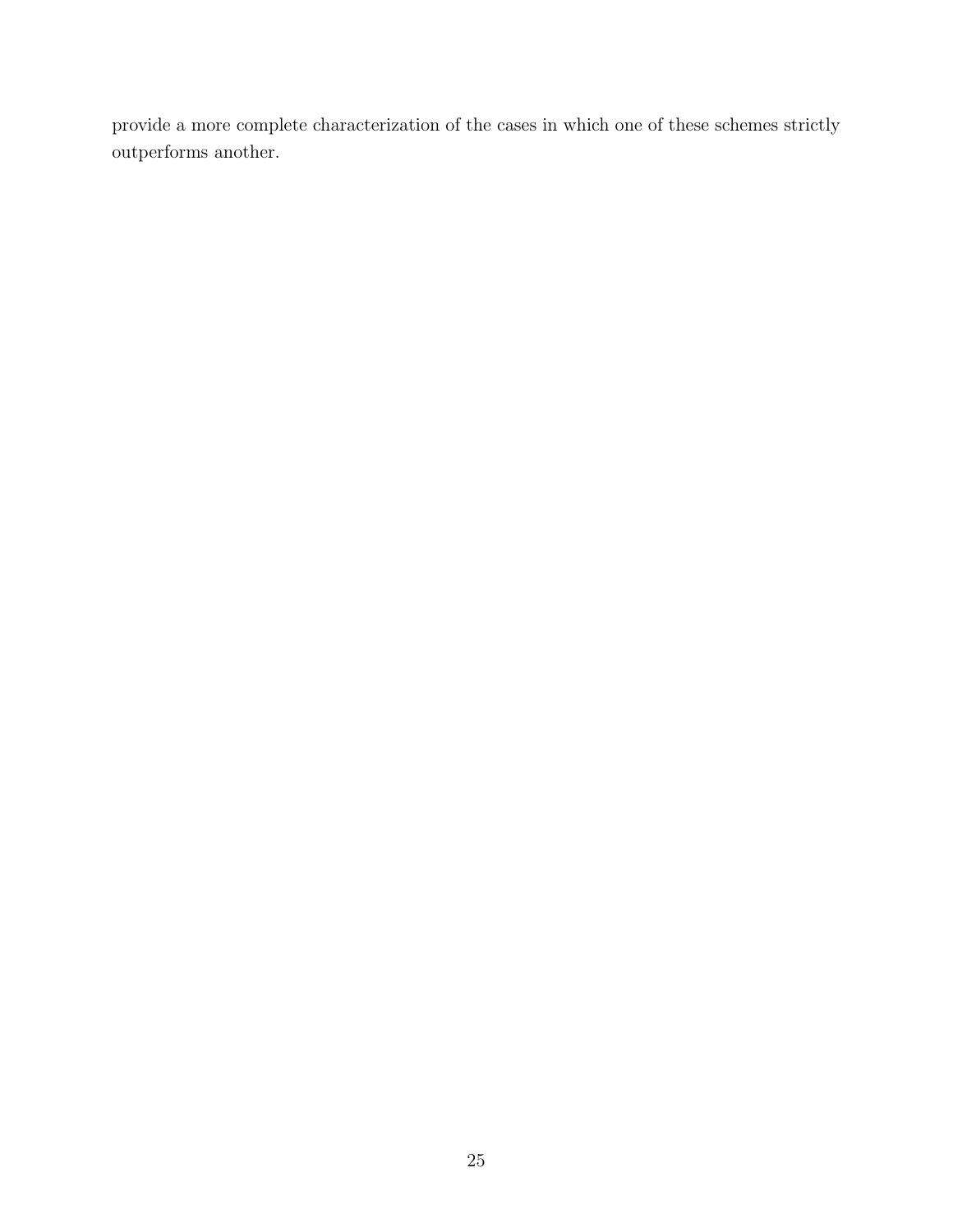# References

- <span id="page-26-2"></span>W. J. Adams and J. L. Yellen. Commodity Bundling and the Burden of Monopoly. *Quarterly* Journal of Economics, 90(3):475–498, 1976.
- <span id="page-26-7"></span>M. Babaioff, N. Immorlica, B. Lucier, and S. M. Weinberg. A Simple and Approximately Optimal Mechanism for an Additive Buyer. 2014 IEEE 55th Annual Symposium on Foundations of Computer Science, pages 21–30, 2014. doi: 10.1109/focs.2014.11.
- <span id="page-26-4"></span>S. Bikhchandani and D. Mishra. Selling two identical objects. arXiv:2009.11545, 2020.
- <span id="page-26-11"></span>S. Boyd and L. Vandenberghe. Convex Optimization. Cambridge University Press, 2004. ISBN 9780521833783. doi: 10.1198/jasa.2005.s41.
- <span id="page-26-8"></span>Y. Cai, N. R. Devanur, and S. M. Weinberg. A Duality Based Unified Approach to Bayesian Mechanism Design. Proceedings of the Annual ACM Symposium on Theory of Computing, 19-21 June, 2016. ISSN 07378017. doi: 10.1145/2897518.2897645.
- <span id="page-26-3"></span>C. Daskalakis, A. Deckelbaum, and C. Tzamos. Strong Duality for a Multiple-Good Monopolist. Econometrica, 85(3):735–767, 2017. ISSN 0012-9682. doi: 10.3982/ecta12618.
- <span id="page-26-10"></span>N. R. Devanur, K. Goldner, R. R. Saxena, A. Schvartzman, and S. M. Weinberg. Optimal mechanism design for single-minded agents. In Proceedings of the 21st ACM Conference on Economics and Computation, pages 193–256, 2020.
- <span id="page-26-0"></span>G. Ellison. A Model of Add-On Pricing. Quarterly Journal of Economics, 120(2):585–637, 2005.
- <span id="page-26-9"></span>A. Fiat, K. Goldner, A. R. Karlin, and E. Koutsoupias. The fedex problem. In *Proceedings* of the 2016 ACM Conference on Economics and Computation, pages 21–22, 2016.
- <span id="page-26-5"></span>S. Ghili. A Characterization for Optimal Bundling of Products with Interdependent Values. Technical report, Yale University, 2021.
- <span id="page-26-1"></span>N. Haghpanah and J. Hartline. When Is Pure Bundling Optimal? The Review of Economic Studies, 88(3):1127–1156, 08 2020. ISSN 0034-6527. doi: 10.1093/restud/rdaa053. URL <https://doi.org/10.1093/restud/rdaa053>.
- <span id="page-26-6"></span>S. Hart and N. Nisan. Approximate revenue maximization with multiple items. Journal of Economic Theory, 172:313–347, 2017.
- <span id="page-26-12"></span>B. H. Korte and J. Vygen. Combinatorial optimization, volume 1. Springer, 2011.